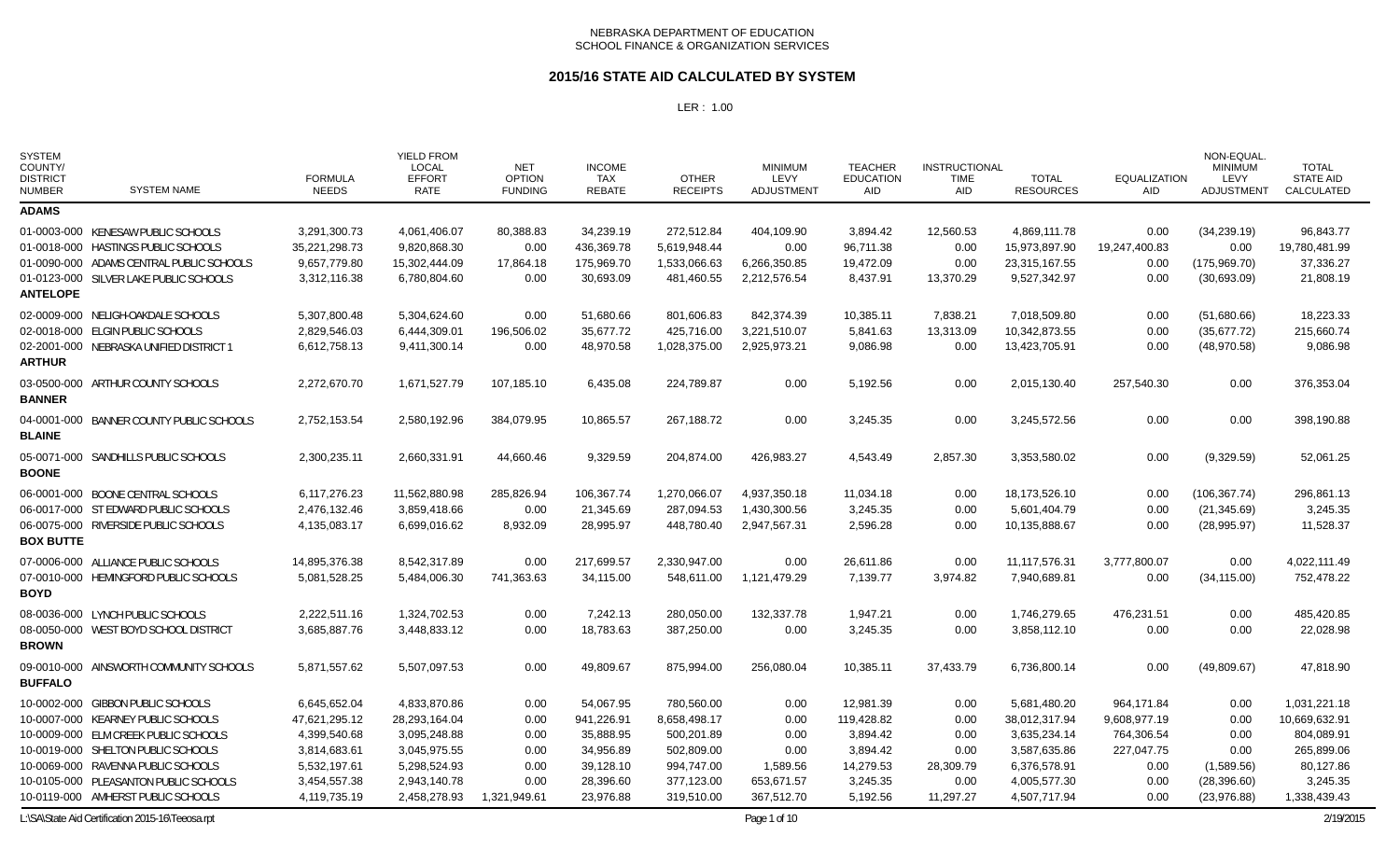### **2015/16 STATE AID CALCULATED BY SYSTEM**

| <b>SYSTEM</b><br>COUNTY/<br><b>DISTRICT</b><br><b>NUMBER</b> | <b>SYSTEM NAME</b>                                                                                                                                                                                                | <b>FORMULA</b><br><b>NEEDS</b>                                                | <b>YIELD FROM</b><br><b>LOCAL</b><br><b>EFFORT</b><br>RATE                   | <b>NET</b><br><b>OPTION</b><br><b>FUNDING</b>    | <b>INCOME</b><br><b>TAX</b><br><b>REBATE</b>                   | <b>OTHER</b><br><b>RECEIPTS</b>                                        | <b>MINIMUM</b><br>LEVY<br><b>ADJUSTMENT</b>          | <b>TEACHER</b><br><b>EDUCATION</b><br>AID                     | <b>INSTRUCTIONAL</b><br><b>TIME</b><br><b>AID</b> | <b>TOTAL</b><br><b>RESOURCES</b>                                             | <b>EQUALIZATION</b><br>AID                                     | NON-EQUAL<br><b>MINIMUM</b><br>LEVY<br><b>ADJUSTMENT</b> | <b>TOTAL</b><br><b>STATE AID</b><br>CALCULATED                       |  |
|--------------------------------------------------------------|-------------------------------------------------------------------------------------------------------------------------------------------------------------------------------------------------------------------|-------------------------------------------------------------------------------|------------------------------------------------------------------------------|--------------------------------------------------|----------------------------------------------------------------|------------------------------------------------------------------------|------------------------------------------------------|---------------------------------------------------------------|---------------------------------------------------|------------------------------------------------------------------------------|----------------------------------------------------------------|----------------------------------------------------------|----------------------------------------------------------------------|--|
| <b>BURT</b>                                                  |                                                                                                                                                                                                                   |                                                                               |                                                                              |                                                  |                                                                |                                                                        |                                                      |                                                               |                                                   |                                                                              |                                                                |                                                          |                                                                      |  |
| <b>BUTLER</b>                                                | 11-0001-000 TEKAMAH-HERMAN COMMUNITY SCH<br>11-0014-000 OAKLAND CRAIG PUBLIC SCHOOLS<br>11-0020-000 LYONS-DECATUR NORTHEAST SCHS                                                                                  | 6,631,386.12<br>5,310,445.08<br>3,613,788.48                                  | 7,474,012.76<br>4,701,738.23<br>4,290,915.64                                 | 0.00<br>89,320.92<br>0.00                        | 59,588.07<br>45,834.85<br>36,184.45                            | 837,683.71<br>628,659.10<br>712,699.00                                 | 1,053,088.40<br>0.00<br>329,113.23                   | 17,524.88<br>8,437.91<br>4,543.49                             | 26,932.39<br>12,737.69<br>10,845.35               | 9,468,830.20<br>5,486,728.69<br>5,384,301.16                                 | 0.00<br>0.00<br>0.00                                           | (59, 588.07)<br>0.00<br>(36, 184.45)                     | 44,457.27<br>156,331.36<br>15,388.83                                 |  |
| <b>CASS</b>                                                  | 12-0056-000 DAVID CITY PUBLIC SCHOOLS<br>12-0502-000 EAST BUTLER PUBLIC SCHOOLS                                                                                                                                   | 7,957,220.47<br>4,695,052.89                                                  | 11, 141, 975. 32<br>7,744,797.74                                             | 89,320.92<br>0.00                                | 112,040.10<br>48,262.98                                        | 1,370,906.46<br>548,345.63                                             | 2,186,055.56<br>2,940,699.70                         | 15,577.67<br>13,630.46                                        | 0.00<br>6,878.47                                  | 14,915,876.03<br>11,302,614.99                                               | 0.00<br>0.00                                                   | (112,040.10)<br>(48, 262.98)                             | 104,898.59<br>20,508.94                                              |  |
| CEDAR                                                        | 13-0001-000 PLATTSMOUTH COMMUNITY SCHOOL<br>13-0022-000 WEEPING WATER PUBLIC SCHOOLS<br>13-0032-000 LOUISVILLE PUBLIC SCHOOLS<br>13-0056-000 CONESTOGA PUBLIC SCHOOLS<br>13-0097-000 ELMWOOD-MURDOCK PUBLIC SCHOO | 16,738,487.64<br>4,640,485.47<br>6,122,686.74<br>7,415,346.63<br>5,208,038.14 | 6,666,881.77<br>3,404,776.86<br>4,610,874.30<br>6,593,099.80<br>4,017,733.22 | 0.00<br>0.00<br>535,925.52<br>0.00<br>375,147.86 | 232,335.97<br>40,287.31<br>87,081.47<br>94,502.41<br>55,323.75 | 2,904,236.00<br>622,196.00<br>725,118.24<br>1,465,511.47<br>575,537.91 | 0.00<br>0.00<br>0.00<br>0.00<br>0.00                 | 55,170.92<br>11,034.18<br>14,928.60<br>16,226.74<br>14,279.53 | 0.00<br>0.00<br>0.00<br>0.00<br>0.00              | 9,858,624.66<br>4,078,294.35<br>5,973,928.13<br>8,169,340.42<br>5,038,022.28 | 6,879,862.97<br>562,191.12<br>148,758.61<br>0.00<br>170,015.87 | 0.00<br>0.00<br>0.00<br>0.00<br>0.00                     | 7,167,369.87<br>750,258.34<br>786,694.20<br>110,729.15<br>614,767.01 |  |
| <b>CHASE</b>                                                 | 14-0008-000 HARTINGTON NEWCASTLE PUBLIC SO<br>14-0045-000 RANDOLPH PUBLIC SCHOOLS<br>14-0054-000 LAUREL-CONCORD-COLERIDGE SCHO<br>14-0101-000 WYNOT PUBLIC SCHOOLS                                                | 5,440,796.80<br>3,415,136.10<br>6,042,727.42<br>2,613,351.05                  | 10,750,311.85<br>6,676,112.01<br>9,521,972.34<br>1,616,722.64                | 0.00<br>0.00<br>0.00<br>393,012.05               | 78,259.64<br>36,928.17<br>75,715.44<br>11,655.42               | 808,523.00<br>419,514.00<br>489,234.00<br>233,996.00                   | 5.446.107.98<br>2,955,514.79<br>2,869,922.46<br>0.00 | 12,332.32<br>3,245.35<br>11,034.18<br>3,245.35                | 7,281.46<br>0.00<br>0.00<br>0.00                  | 17,102,816.26<br>10,091,314.32<br>12,967,878.43<br>2,258,631.45              | 0.00<br>0.00<br>0.00<br>354,719.60                             | (78, 259.64)<br>(36,928.17)<br>(75, 715.44)<br>0.00      | 19,613.78<br>3,245.35<br>11,034.18<br>762,632.41                     |  |
| <b>CHERRY</b>                                                | 15-0010-000 CHASE COUNTY SCHOOLS<br>15-0536-000 WAUNETA-PALISADE PUBLIC SCHS                                                                                                                                      | 7,432,037.59<br>3,269,922.32                                                  | 11,293,339.32<br>3,723,802.57                                                | 62,524.64<br>0.00                                | 88,017.58<br>26,718.82                                         | 894,136.00<br>347,842.00                                               | 4,419,083.68<br>0.00                                 | 15,577.67<br>2,596.28                                         | 6,317.96<br>0.00                                  | 16,778,996.85<br>4,100,959.67                                                | 0.00<br>0.00                                                   | (88,017.58)<br>0.00                                      | 84,420.27<br>29,315.10                                               |  |
| <b>CHEYENNE</b>                                              | 16-0006-000 VALENTINE COMMUNITY SCHOOLS<br>16-0030-000 CODY-KILGORE PUBLIC SCHS                                                                                                                                   | 7,986,517.56<br>2.526.869.28                                                  | 8,728,552.44<br>1,240,002.77                                                 | 0.00<br>330,487.40                               | 84,529.60<br>9,857.32                                          | 1,253,251.00<br>188,153.00                                             | 363,107.78<br>620.00                                 | 21,419.30<br>6,490.70                                         | 0.00<br>0.00                                      | 10,450,860.12<br>1,775,611.20                                                | 0.00<br>751,258.09                                             | (84, 529.60)<br>0.00                                     | 21,419.30<br>1,098,093.51                                            |  |
| <b>CLAY</b>                                                  | 17-0001-000 SIDNEY PUBLIC SCHOOLS<br>17-0003-000 LEYTON PUBLIC SCHOOLS<br>17-0009-000 POTTER-DIX PUBLIC SCHOOLS                                                                                                   | 12,827,206.88<br>3,317,889.56<br>2,966,367.84                                 | 6,770,532.28<br>3,789,668.64<br>2,881,489.43                                 | 0.00<br>312,623.22<br>205,438.11                 | 258,484.78<br>25,996.87<br>25,546.55                           | 1,562,143.42<br>328,021.74<br>320,128.64                               | 0.00<br>528,658.78<br>296,505.26                     | 20,121.16<br>3,245.35<br>4,543.49                             | 0.00<br>0.00<br>4,252.83                          | 8,611,281.64<br>4,988,214.60<br>3,737,904.32                                 | 4,215,925.24<br>0.00<br>0.00                                   | 0.00<br>(25,996.87)<br>(25, 546.55)                      | 4,494,531.18<br>315,868.57<br>214,234.43                             |  |
| <b>COLFAX</b>                                                | 18-0002-000 SUTTON PUBLIC SCHOOLS<br>18-0011-000 HARVARD PUBLIC SCHOOLS                                                                                                                                           | 4,934,292.07<br>4,173,979.28                                                  | 7,036,101.70<br>3,454,663.20                                                 | 0.00<br>357,283.68                               | 59,706.76<br>22,633.30                                         | 540,035.73<br>467,880.31                                               | 2,407,754.00<br>695,769.17                           | 11,034.18<br>5,192.56                                         | 0.00<br>4,932.58                                  | 10,054,632.38<br>5,008,354.79                                                | 0.00<br>0.00                                                   | (59,706.76)<br>(22, 633.30)                              | 11,034.18<br>367,408.81                                              |  |
|                                                              | 19-0039-000 LEIGH COMMUNITY SCHOOLS<br>19-0058-000 CLARKSON PUBLIC SCHOOLS<br>19-0070-000 HOWELLS-DODGE CONSOLIDATED S(                                                                                           | 2,668,312.85<br>2,957,252.01<br>3,641,349.52                                  | 3,869,070.46<br>3,384,086.71<br>5,862,768.93                                 | 205,438.11<br>0.00<br>0.00                       | 38,493.14<br>22,491.12<br>54,980.17                            | 231,904.56<br>442,129.08<br>524,725.93                                 | 1,586,318.89<br>383,417.02<br>1,956,405.99           | 5,192.56<br>3,245.35<br>3,894.42                              | 0.00<br>2,516.21<br>0.00                          | 5,936,417.72<br>4,237,885.49<br>8,402,775.44                                 | 0.00<br>0.00<br>0.00                                           | (38, 493.14)<br>(22, 491.12)<br>(54,980.17)              | 210,630.67<br>5,761.56<br>3,894.42                                   |  |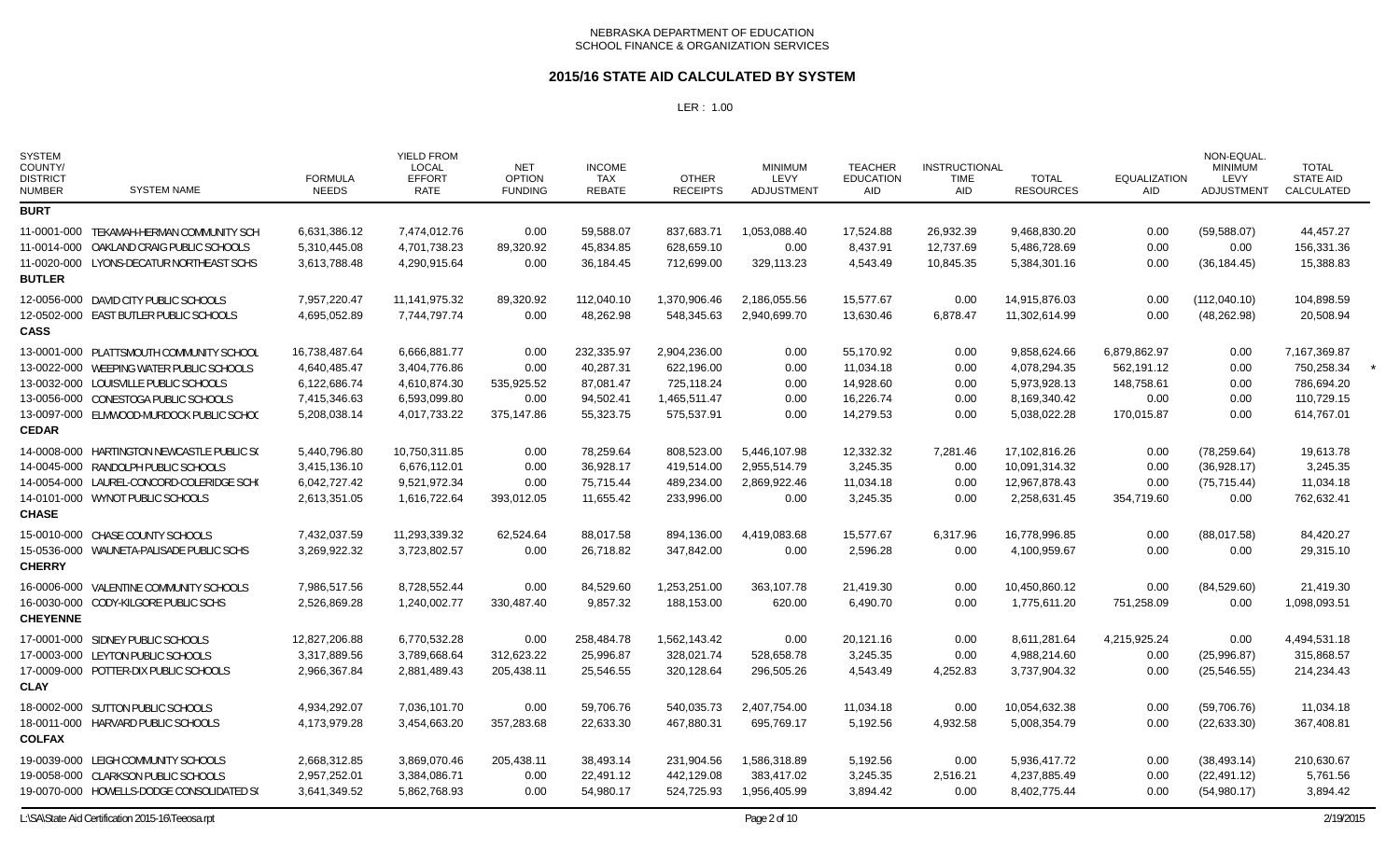#### **2015/16 STATE AID CALCULATED BY SYSTEM**

| <b>SYSTEM</b><br>COUNTY/<br><b>DISTRICT</b><br><b>NUMBER</b> | <b>SYSTEM NAME</b>                        | <b>FORMULA</b><br><b>NEEDS</b> | <b>YIELD FROM</b><br><b>LOCAL</b><br><b>EFFORT</b><br><b>RATE</b> | <b>NET</b><br><b>OPTION</b><br><b>FUNDING</b> | <b>INCOME</b><br><b>TAX</b><br><b>REBATE</b> | <b>OTHER</b><br><b>RECEIPTS</b> | <b>MINIMUM</b><br>LEVY<br>ADJUSTMENT | <b>TEACHER</b><br><b>EDUCATION</b><br>AID | <b>INSTRUCTIONAL</b><br>TIME<br>AID | <b>TOTAL</b><br><b>RESOURCES</b> | <b>EQUALIZATION</b><br>AID | NON-EQUAL<br><b>MINIMUM</b><br>LEVY<br>ADJUSTMENT | <b>TOTAL</b><br><b>STATE AID</b><br>CALCULATED |
|--------------------------------------------------------------|-------------------------------------------|--------------------------------|-------------------------------------------------------------------|-----------------------------------------------|----------------------------------------------|---------------------------------|--------------------------------------|-------------------------------------------|-------------------------------------|----------------------------------|----------------------------|---------------------------------------------------|------------------------------------------------|
| <b>COLFAX</b>                                                |                                           |                                |                                                                   |                                               |                                              |                                 |                                      |                                           |                                     |                                  |                            |                                                   |                                                |
| <b>CUMING</b>                                                | 19-0123-000 SCHUYLER COMMUNITY SCHOOLS    | 17.351.507.65                  | 11.669.068.73                                                     | 0.00                                          | 135.630.44                                   | 1.609.544.81                    | 0.00                                 | 33.102.55                                 | 0.00                                | 13,447,346.54                    | 3,904,161.12               | 0.00                                              | 4.072.894.11                                   |
|                                                              | 20-0001-000 WEST POINT PUBLIC SCHOOLS     | 10,525,601.93                  | 10.363.479.24                                                     | 53,592.55                                     | 130,830.90                                   | 1,713,475.00                    | 938,931.22                           | 16,875.81                                 | 38,633.33                           | 13,255,818.06                    | 0.00                       | (130, 830.90)                                     | 109,101.69                                     |
|                                                              | 20-0020-000 BANCROFT-ROSALIE COMM SCHOOL: | 3,561,208.69                   | 3,635,486.95                                                      | 330,487.40                                    | 23,651.97                                    | 334,149.74                      | 845,250.72                           | 6,490.70                                  | 20,518.23                           | 5,196,035.70                     | 0.00                       | (23,651.97)                                       | 357,496.33                                     |
| <b>CUSTER</b>                                                | 20-0030-000 WISNER-PILGER PUBLIC SCHOOLS  | 5,758,580.37                   | 7,326,939.09                                                      | 223,302.30                                    | 57,122.38                                    | 734,903.85                      | 1,031,633.02                         | 12,332.32                                 | 27,609.49                           | 9,413,842.46                     | 0.00                       | (57, 122.38)                                      | 263,244.11                                     |
|                                                              | 21-0015-000 ANSELMO-MERNA PUBLIC SCHOOLS  | 3,627,761.32                   | 4,940,097.86                                                      | 267,962.76                                    | 24,629.38                                    | 472,201.15                      | 1,730,022.27                         | 3,894.42                                  | 12,194.78                           | 7,451,002.62                     | 0.00                       | (24,629.38)                                       | 284,051.96                                     |
|                                                              | 21-0025-000 BROKEN BOW PUBLIC SCHOOLS     | 9,314,772.21                   | 7,123,458.97                                                      | 0.00                                          | 93,370.14                                    | 1,431,340.37                    | 0.00                                 | 16,226.74                                 | 0.00                                | 8,664,396.22                     | 650,375.99                 | 0.00                                              | 759,972.87                                     |
|                                                              | 21-0044-000 ANSLEY PUBLIC SCHOOLS         | 2,594,924.17                   | 2,864,550.05                                                      | 0.00                                          | 15,307.52                                    | 271,106.00                      | 0.00                                 | 649.07                                    | 2,998.75                            | 3,154,611.39                     | 0.00                       | 0.00                                              | 18,955.34                                      |
|                                                              | 21-0084-000 SARGENT PUBLIC SCHOOLS        | 2,814,495.14                   | 2,957,034.56                                                      | 62,524.64                                     | 11,400.89                                    | 170,109.00                      | 505,061.50                           | 1,947.21                                  | 0.00                                | 3,708,077.80                     | 0.00                       | (11,400.89)                                       | 64,471.85                                      |
|                                                              | 21-0089-000 ARNOLD PUBLIC SCHOOLS         | 2,441,289.24                   | 3,337,666.72                                                      | 0.00                                          | 25,615.63                                    | 276,307.00                      | 837,754.35                           | 2,596.28                                  | 4,266.76                            | 4,484,206.74                     | 0.00                       | (25,615.63)                                       | 6,863.04                                       |
|                                                              | 21-0180-000 CALLAWAY PUBLIC SCHOOLS       | 3,057,665.67                   | 3,821,727.83                                                      | 0.00                                          | 20,183.21                                    | 316,427.00                      | 587,399.57                           | 4,543.49                                  | 12,955.98                           | 4,763,237.08                     | 0.00                       | (20, 183.21)                                      | 17,499.47                                      |
| <b>DAKOTA</b>                                                |                                           |                                |                                                                   |                                               |                                              |                                 |                                      |                                           |                                     |                                  |                            |                                                   |                                                |
|                                                              | 22-0011-000 SO SIOUX CITY COMMUNITY SCHS  | 40,417,791.30                  | 8,561,123.33                                                      | 0.00                                          | 141,239.82                                   | 5,022,076.99                    | 0.00                                 | 77,239.29                                 | 191,699.16                          | 13.993.378.59                    | 26,424,412.71              | 0.00                                              | 26,834,590.98                                  |
| <b>DAWES</b>                                                 | 22-0031-000 HOMER COMMUNITY SCHOOLS       | 5,295,580.55                   | 3,717,275.76                                                      | 920,005.47                                    | 26,107.53                                    | 617,831.00                      | 0.00                                 | 12,981.39                                 | 0.00                                | 5,294,201.16                     | 1,379.39                   | 0.00                                              | 960,473.79                                     |
|                                                              | 23-0002-000 CHADRON PUBLIC SCHOOLS        | 9,593,007.80                   | 4,412,195.72                                                      | 62,524.64                                     | 91,986.73                                    | 1,137,593.00                    | 0.00                                 | 28,559.07                                 | 0.00                                | 5,732,859.16                     | 3,860,148.64               | 0.00                                              | 4,043,219.08                                   |
|                                                              | 23-0071-000 CRAWFORD PUBLIC SCHOOLS       | 3,251,782.65                   | 2,299,132.94                                                      | 8,932.09                                      | 21,014.42                                    | 322,656.00                      | 0.00                                 | 4,543.49                                  | 2,441.60                            | 2,658,720.53                     | 593,062.12                 | 0.00                                              | 629,993.71                                     |
| <b>DAWSON</b>                                                |                                           |                                |                                                                   |                                               |                                              |                                 |                                      |                                           |                                     |                                  |                            |                                                   |                                                |
|                                                              | 24-0001-000 LEXINGTON PUBLIC SCHOOLS      | 30,382,601.07                  | 8,797,725.79                                                      | 0.00                                          | 137,256.63                                   | 2,631,954.02                    | 0.00                                 | 44,136.74                                 | 18,142.28                           | 11,629,215.45                    | 18,753,385.62              | 0.00                                              | 18,952,921.26                                  |
|                                                              | 24-0004-000 OVERTON PUBLIC SCHOOLS        | 4,000,028.83                   | 2,818,949.07                                                      | 375,147.86                                    | 22,593.49                                    | 343,069.00                      | 0.00                                 | 5,841.63                                  | 0.00                                | 3,565,601.05                     | 434,427.78                 | 0.00                                              | 838,010.76                                     |
|                                                              | 24-0011-000 COZAD COMMUNITY SCHOOLS       | 10,179,775.96                  | 7,093,449.00                                                      | 0.00                                          | 90,621.54                                    | 1,277,215.00                    | 0.00                                 | 22,717.44                                 | 6,027.43                            | 8,490,030.41                     | 1,689,745.56               | 0.00                                              | 1,809,111.96                                   |
|                                                              | 24-0020-000 GOTHENBURG PUBLIC SCHOOLS     | 9,802,888.22                   | 7,177,162.81                                                      | 250,098.57                                    | 96,197.08                                    | 1,097,344.00                    | 1,375,862.11                         | 24,664.65                                 | 26,060.26                           | 10,047,389.48                    | 0.00                       | (96, 197.08)                                      | 300,823.48                                     |
|                                                              | 24-0101-000 SUMNER-EDDYVILLE-MILLER SCHS  | 3,059,086.62                   | 3,104,066.28                                                      | 196,506.02                                    | 12,671.13                                    | 301,220.00                      | 0.00                                 | 1,298.14                                  | 0.00                                | 3,615,761.58                     | 0.00                       | 0.00                                              | 210,475.30                                     |
| <b>DEUEL</b>                                                 |                                           |                                |                                                                   |                                               |                                              |                                 |                                      |                                           |                                     |                                  |                            |                                                   |                                                |
|                                                              | 25-0025-000 CREEK VALLEY SCHOOLS          | 3,387,759.17                   | 3.728.730.17                                                      | 0.00                                          | 42.470.54                                    | 504.840.79                      | 0.00                                 | 1,298.14                                  | 3.792.55                            | 4,281,132.19                     | 0.00                       | 0.00                                              | 47.561.23                                      |
|                                                              | 25-0095-000 SOUTH PLATTE PUBLIC SCHOOLS   | 2,720,232.10                   | 3,667,664.33                                                      | 0.00                                          | 18,991.54                                    | 391,026.43                      | 366,766.43                           | 2,596.28                                  | 0.00                                | 4,447,045.01                     | 0.00                       | (18,991.54)                                       | 2,596.28                                       |
| <b>DIXON</b>                                                 |                                           |                                |                                                                   |                                               |                                              |                                 |                                      |                                           |                                     |                                  |                            |                                                   |                                                |
|                                                              | 26-0001-000 PONCA PUBLIC SCHOOLS          | 5,561,628.36                   | 3,618,471.46                                                      | 902,141.29                                    | 28,394.74                                    | 532.455.00                      | 0.00                                 | 10,385.11                                 | 0.00                                | 5,091,847.60                     | 469,780.76                 | 0.00                                              | 1,410,701.90                                   |
|                                                              | 26-0070-000 ALLEN CONSOLIDATED SCHOOLS    | 3,246,942.07                   | 2,926,194.91                                                      | 133,981.38                                    | 15,019.78                                    | 301,676.00                      | 153,625.23                           | 6,490.70                                  | 3,982.00                            | 3,540,970.00                     | 0.00                       | (15,019.78)                                       | 144,454.08                                     |
| <b>DODGE</b>                                                 | 26-0561-000 EMERSON-HUBBARD PUBLIC SCHOOL | 3,684,030.30                   | 4,199,098.64                                                      | 0.00                                          | 27,900.59                                    | 469,941.00                      | 0.00                                 | 6,490.70                                  | 18,548.87                           | 4,721,979.80                     | 0.00                       | 0.00                                              | 52,940.16                                      |
|                                                              | 27-0001-000 FREMONT PUBLIC SCHOOLS        | 44,084,671.23                  | 19,822,726.01                                                     | 0.00                                          | 594.849.10                                   | 5,962,450.13                    | 0.00                                 | 122,025.10                                | 168,240.87                          | 26,670,291.20                    | 17,414,380.03              | 0.00                                              | 18,299,495.09                                  |
|                                                              | 27-0062-000 SCRIBNER-SNYDER COMMUNITY SCH | 3,024,162.66                   | 3.986.930.73                                                      | 0.00                                          | 41.172.78                                    | 376.674.62                      | 218,882.50                           | 2.596.28                                  | 3,188.91                            | 4,629,445.81                     | 0.00                       | (41, 172.78)                                      | 5,785.19                                       |
|                                                              |                                           |                                |                                                                   |                                               |                                              |                                 |                                      |                                           |                                     |                                  |                            |                                                   |                                                |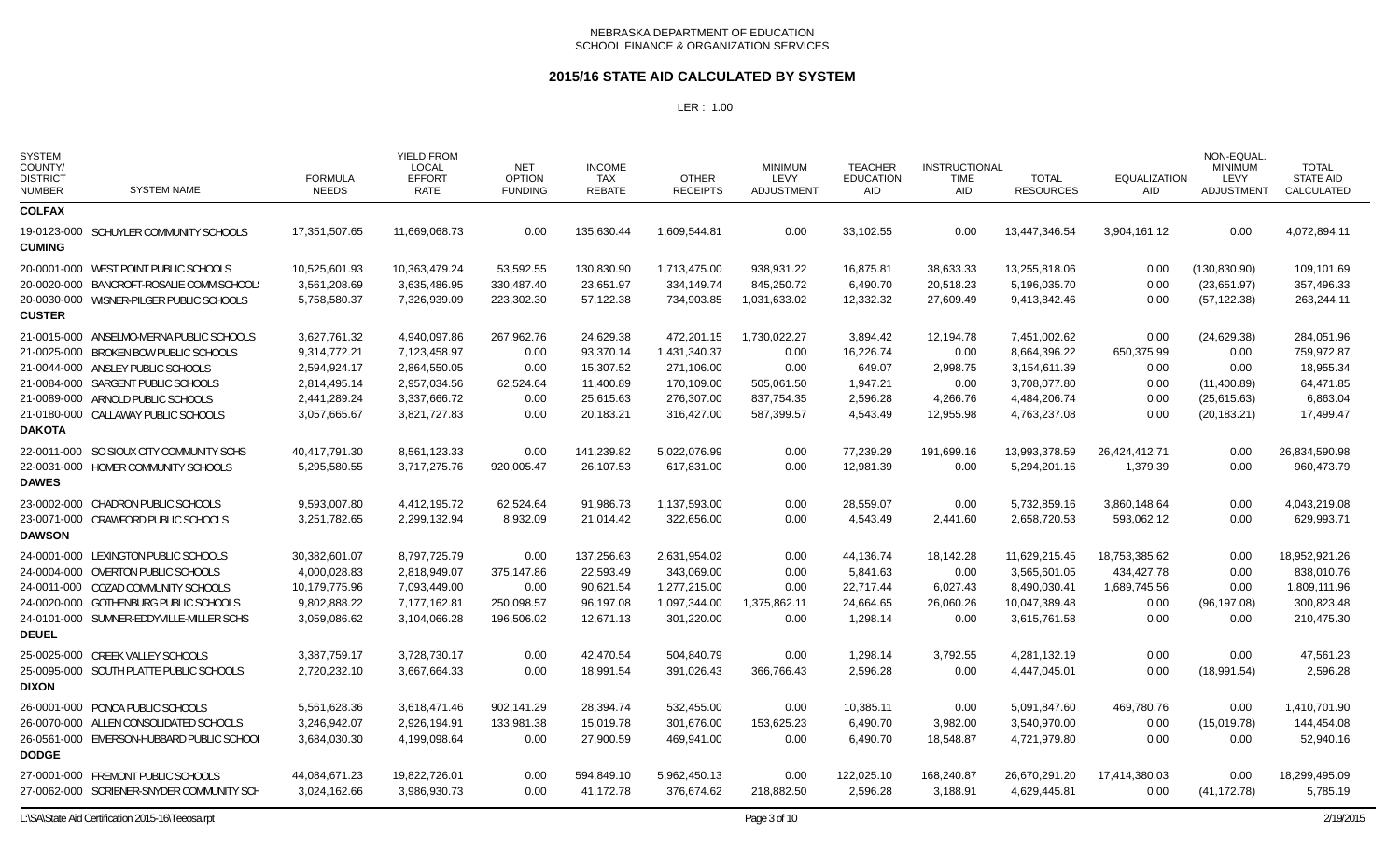### **2015/16 STATE AID CALCULATED BY SYSTEM**

| <b>SYSTEM</b><br>COUNTY/<br><b>DISTRICT</b><br><b>NUMBER</b>                                        | <b>SYSTEM NAME</b> | <b>FORMULA</b><br><b>NEEDS</b> | <b>YIELD FROM</b><br><b>LOCAL</b><br><b>EFFORT</b><br><b>RATE</b> | <b>NET</b><br><b>OPTION</b><br><b>FUNDING</b> | <b>INCOME</b><br><b>TAX</b><br><b>REBATE</b> | <b>OTHER</b><br><b>RECEIPTS</b> | <b>MINIMUM</b><br>LEVY<br><b>ADJUSTMENT</b> | <b>TEACHER</b><br><b>EDUCATION</b><br><b>AID</b> | <b>INSTRUCTIONAL</b><br><b>TIME</b><br><b>AID</b> | <b>TOTAL</b><br><b>RESOURCES</b> | <b>EQUALIZATION</b><br><b>AID</b> | NON-EQUAL<br><b>MINIMUM</b><br>LEVY<br><b>ADJUSTMENT</b> | <b>TOTAL</b><br><b>STATE AID</b><br><b>CALCULATED</b> |
|-----------------------------------------------------------------------------------------------------|--------------------|--------------------------------|-------------------------------------------------------------------|-----------------------------------------------|----------------------------------------------|---------------------------------|---------------------------------------------|--------------------------------------------------|---------------------------------------------------|----------------------------------|-----------------------------------|----------------------------------------------------------|-------------------------------------------------------|
| <b>DODGE</b>                                                                                        |                    |                                |                                                                   |                                               |                                              |                                 |                                             |                                                  |                                                   |                                  |                                   |                                                          |                                                       |
| 27-0594-000 LOGAN VIEW PUBLIC SCHOOLS<br>27-0595-000 NORTH BEND CENTRAL PUBLIC SCHS<br><b>DUNDY</b> |                    | 6,252,086.89<br>6,865,748.60   | 7,076,721.72<br>9,046,121.31                                      | 294,759.03<br>884,277.10                      | 58,399.75<br>59,166.47                       | 855,910.00<br>803,265.09        | 1,261,071.81<br>2,988,838.48                | 12,981.39<br>18,823.02                           | 0.00<br>0.00                                      | 9,559,843.71<br>13,800,491.48    | 0.00<br>0.00                      | (58, 399.75)<br>(59, 166.47)                             | 307.740.43<br>903,100.12                              |
| 29-0117-000 DUNDY CO STRATTON PUBLIC SCHS<br><b>FILLMORE</b>                                        |                    | 5,427,476.21                   | 8,448,564.25                                                      | 0.00                                          | 48,373.31                                    | 582.442.00                      | 3,681,039.44                                | 9,736.05                                         | 7,236.52                                          | 12,777,391.57                    | 0.00                              | (48, 373.31)                                             | 16,972.56                                             |
| 30-0001-000 EXETER-MILLIGAN PUBLIC SCHOOLS                                                          |                    | 2,963,394.38                   | 6.215.389.60                                                      | 0.00                                          | 39.726.36                                    | 452.187.15                      | 2.015.650.85                                | 1,947.21                                         | 5.674.84                                          | 8.730.576.00                     | 0.00                              | (39, 726.36)                                             | 7,622.05                                              |
| 30-0025-000 FILLMORE CENTRAL PUBLIC SCHS                                                            |                    | 6,786,604.18                   | 10,222,228.22                                                     | 0.00                                          | 91,215.15                                    | 1,822,107.74                    | 3,680,002.16                                | 14,928.60                                        | 19,943.43                                         | 15,850,425.30                    | 0.00                              | (91, 215.15)                                             | 34,872.04                                             |
| 30-0054-000 SHICKLEY PUBLIC SCHOOLS<br><b>FRANKLIN</b>                                              |                    | 2,428,458.73                   | 4,612,562.81                                                      | 53,592.55                                     | 37,667.45                                    | 300,212.00                      | 2,132,387.79                                | 4,543.49                                         | 2,029.12                                          | 7,142,995.21                     | 0.00                              | (37,667.45)                                              | 60,165.16                                             |
| 31-0506-000 FRANKLIN PUBLIC SCHOOLS<br><b>FRONTIER</b>                                              |                    | 4,053,457.78                   | 4,028,924.87                                                      | 0.00                                          | 33,942.68                                    | 489.854.00                      | 0.00                                        | 7,139.77                                         | 4,770.92                                          | 4,564,632.24                     | 0.00                              | 0.00                                                     | 45,853.37                                             |
| 32-0046-000 MAYWOOD PUBLIC SCHOOLS                                                                  |                    | 2,704,154.59                   | 2,868,695.06                                                      | 196,506.02                                    | 11,583.58                                    | 162.727.88                      | 391,290.01                                  | 2,596.28                                         | 0.00                                              | 3,633,398.83                     | 0.00                              | (11,583.58)                                              | 199,102.30                                            |
| 32-0095-000 EUSTIS-FARNAM PUBLIC SCHOOLS                                                            |                    | 3,138,188.79                   | 3,693,840.15                                                      | 241,166.48                                    | 26,171.94                                    | 367,905.00                      | 957,443.37                                  | 2,596.28                                         | 8,194.66                                          | 5,297,317.88                     | 0.00                              | (26, 171.94)                                             | 251,957.43                                            |
| 32-0125-000 MEDICINE VALLEY PUBLIC SCHOOLS<br><b>FURNAS</b>                                         |                    | 3,240,724.55                   | 2,384,113.97                                                      | 71,456.74                                     | 17,151.47                                    | 323,787.18                      | 0.00                                        | 9,736.05                                         | 0.00                                              | 2,806,245.40                     | 434,479.14                        | 0.00                                                     | 532,823.40                                            |
| 33-0018-000 ARAPAHOE PUBLIC SCHOOLS                                                                 |                    | 4,203,941.30                   | 4,297,344.91                                                      | 0.00                                          | 38,271.28                                    | 551,946.00                      | 0.00                                        | 6,490.70                                         | 0.00                                              | 4,894,052.88                     | 0.00                              | 0.00                                                     | 44,761.97                                             |
| 33-0021-000 CAMBRIDGE PUBLIC SCHOOLS                                                                |                    | 4,612,606.96                   | 2,909,926.39                                                      | 375,147.86                                    | 33,171.37                                    | 386,696.00                      | 290,701.65                                  | 5,841.63                                         | 12,939.56                                         | 4,014,424.45                     | 598,182.51                        | 0.00                                                     | 1,025,282.92                                          |
| 33-0540-000 SOUTHERN VALLEY SCHOOLS<br><b>GAGE</b>                                                  |                    | 5,841,922.24                   | 7,227,720.01                                                      | 0.00                                          | 43,023.96                                    | 722,928.00                      | 515,336.44                                  | 6,490.70                                         | 0.00                                              | 8,515,499.11                     | 0.00                              | (43,023.96)                                              | 6,490.70                                              |
| 34-0001-000 SOUTHERN SCHOOL DIST 1                                                                  |                    | 5,348,385.47                   | 3,204,945.52                                                      | 0.00                                          | 29,308.09                                    | 763,484.46                      | 0.00                                        | 5,841.63                                         | 4,079.33                                          | 4,007,659.03                     | 1,340,726.45                      | 0.00                                                     | 1,379,955.49                                          |
| 34-0015-000 BEATRICE PUBLIC SCHOOLS                                                                 |                    | 19,426,850.39                  | 10,280,136.89                                                     | 0.00                                          | 245,818.76                                   | 3,119,300.03                    | 0.00                                        | 55.170.92                                        | 0.00                                              | 13,700,426.60                    | 5,726,423.79                      | 0.00                                                     | 6,027,413.47                                          |
| 34-0034-000 FREEMAN PUBLIC SCHOOLS                                                                  |                    | 5,236,013.07                   | 4,224,982.24                                                      | 660,974.80                                    | 40,365.53                                    | 535,709.52                      | 0.00                                        | 13,630.46                                        | 0.00                                              | 5,475,662.56                     | 0.00                              | 0.00                                                     | 714,970.80                                            |
| 34-0100-000 DILLER-ODELL PUBLIC SCHOOLS<br><b>GARDEN</b>                                            |                    | 3,499,731.84                   | 5.770.627.12                                                      | 0.00                                          | 29,067.13                                    | 418,196.31                      | 1,933,737.15                                | 3.894.42                                         | 0.00                                              | 8,155,522.12                     | 0.00                              | (29,067.13)                                              | 3,894.42                                              |
| 35-0001-000 GARDEN COUNTY SCHOOLS<br><b>GARFIELD</b>                                                |                    | 3,724,752.09                   | 6,116,961.55                                                      | 0.00                                          | 33,332.11                                    | 670.227.22                      | 2,746,515.74                                | 3.894.42                                         | 0.00                                              | 9,570,931.03                     | 0.00                              | (33, 332.11)                                             | 3,894.42                                              |
| 36-0100-000 BURWELL PUBLIC SCHOOLS<br><b>GOSPER</b>                                                 |                    | 4,534,937.76                   | 3,161,360.68                                                      | 294,759.03                                    | 28,571.16                                    | 352,636.00                      | 0.00                                        | 11,683.25                                        | 2,164.74                                          | 3,851,174.87                     | 683,762.90                        | 0.00                                                     | 1,020,941.08                                          |
| 37-0030-000 ELWOOD PUBLIC SCHOOLS<br><b>GRANT</b>                                                   |                    | 3,272,698.64                   | 3,850,748.51                                                      | 0.00                                          | 33,299.71                                    | 500,653.00                      | 385.07                                      | 5,192.56                                         | 0.00                                              | 4,390,278.85                     | 0.00                              | (385.07)                                                 | 38,107.19                                             |
| 38-0011-000 HYANNIS AREA SCHOOLS<br><b>GREELEY</b>                                                  |                    | 2,532,096.83                   | 4,087,318.27                                                      | 35,728.37                                     | 25,816.41                                    | 287,220.00                      | 1,751,415.88                                | 2,596.28                                         | 0.00                                              | 6,190,095.20                     | 0.00                              | (25, 816.41)                                             | 38,324.65                                             |
| 39-0060-000 CENTRAL VALLEY PUBLIC SCHOOLS                                                           |                    | 5,082,184.11                   | 6,765,699.39                                                      | 0.00                                          | 32,681.20                                    | 549.546.00                      | 338,284.97                                  | 5,192.56                                         | 0.00                                              | 7,691,404.12                     | 0.00                              | (32,681.20)                                              | 5,192.56                                              |
| L:\SA\State Aid Certification 2015-16\Teeosa.rpt                                                    |                    |                                |                                                                   |                                               |                                              |                                 | Page 4 of 10                                |                                                  |                                                   |                                  |                                   |                                                          | 2/19/2015                                             |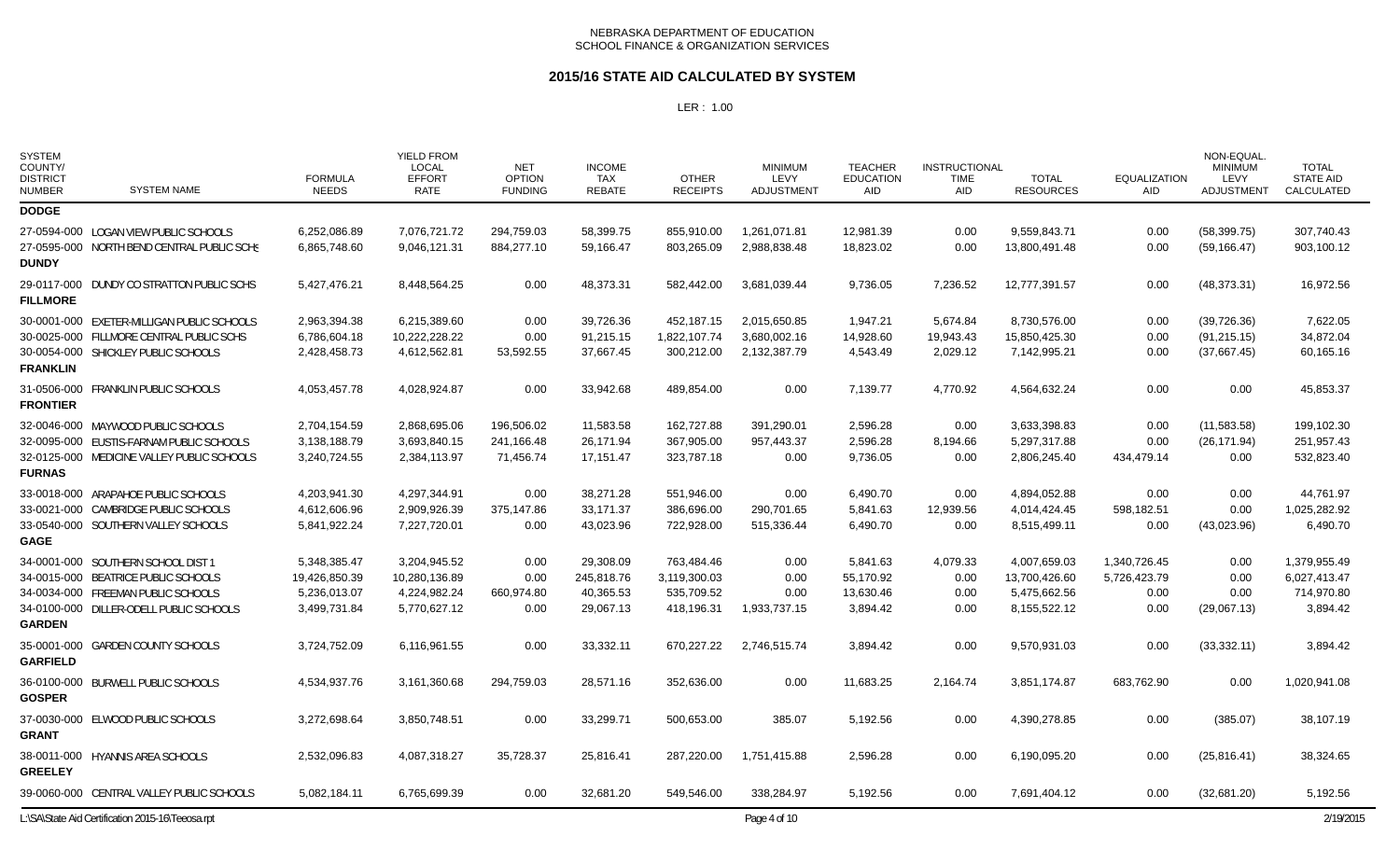### **2015/16 STATE AID CALCULATED BY SYSTEM**

| <b>SYSTEM</b><br>COUNTY/<br><b>DISTRICT</b><br><b>NUMBER</b> | <b>SYSTEM NAME</b>                         | <b>FORMULA</b><br><b>NEEDS</b> | <b>YIELD FROM</b><br><b>LOCAL</b><br><b>EFFORT</b><br><b>RATE</b> | <b>NET</b><br><b>OPTION</b><br><b>FUNDING</b> | <b>INCOME</b><br>TAX<br><b>REBATE</b> | <b>OTHER</b><br><b>RECEIPTS</b> | <b>MINIMUM</b><br>LEVY<br><b>ADJUSTMENT</b> | <b>TEACHER</b><br><b>EDUCATION</b><br>AID | <b>INSTRUCTIONAL</b><br>TIME<br>AID | <b>TOTAL</b><br><b>RESOURCES</b> | <b>EQUALIZATION</b><br><b>AID</b> | NON-EQUAL.<br><b>MINIMUM</b><br>LEVY<br><b>ADJUSTMENT</b> | <b>TOTAL</b><br><b>STATE AID</b><br><b>CALCULATED</b> |
|--------------------------------------------------------------|--------------------------------------------|--------------------------------|-------------------------------------------------------------------|-----------------------------------------------|---------------------------------------|---------------------------------|---------------------------------------------|-------------------------------------------|-------------------------------------|----------------------------------|-----------------------------------|-----------------------------------------------------------|-------------------------------------------------------|
| <b>HALL</b>                                                  |                                            |                                |                                                                   |                                               |                                       |                                 |                                             |                                           |                                     |                                  |                                   |                                                           |                                                       |
|                                                              | 40-0002-000 GRAND ISLAND PUBLIC SCHOOLS    | 86,650,599.65                  | 28,623,855.97                                                     | 0.00                                          | 873,235.80                            | 10,425,371.11                   | 0.00                                        | 256,382.52                                | 0.00                                | 40,178,845.40                    | 46,471,754.25                     | 0.00                                                      | 47,601,372.57                                         |
|                                                              | 40-0082-000 NORTHWEST PUBLIC SCHOOLS       | 14,742,197.86                  | 8,257,518.67                                                      | 6,118,482.99                                  | 123,303.07                            | 1,202,808.53                    | 0.00                                        | 31,804.41                                 | 35,802.44                           | 15,769,720.10                    | 0.00                              | 0.00                                                      | 6,309,392.90                                          |
|                                                              | 40-0083-000 WOOD RIVER RURAL SCHOOLS       | 6,288,092.42                   | 7,475,010.79                                                      | 0.00                                          | 71,028.53                             | 778,948.00                      | 737,783.56                                  | 11,683.25                                 | 0.00                                | 9,074,454.14                     | 0.00                              | (71, 028.53)                                              | 11,683.25                                             |
|                                                              | 40-0126-000 DONIPHAN-TRUMBULL PUBLIC SCHS  | 5,969,378.57                   | 6,634,903.09                                                      | 0.00                                          | 94,381.63                             | 923,185.00                      | 663,490.31                                  | 10,385.11                                 | 18,856.01                           | 8,345,201.16                     | 0.00                              | (94, 381.63)                                              | 29,241.13                                             |
| <b>HAMILTON</b>                                              |                                            |                                |                                                                   |                                               |                                       |                                 |                                             |                                           |                                     |                                  |                                   |                                                           |                                                       |
|                                                              | 41-0002-000 GILTNER PUBLIC SCHOOLS         | 2,964,305.76                   | 3,421,909.29                                                      | 660,974.80                                    | 24.296.05                             | 290.027.00                      | 1.640.121.12                                | 1,298.14                                  | 6.647.36                            | 6.045.273.77                     | 0.00                              | (24, 296.05)                                              | 668,920.31                                            |
|                                                              | 41-0091-000 HAMPTON PUBLIC SCHOOLS         | 2,590,288.77                   | 3,357,874.72                                                      | 259,030.67                                    | 30,561.58                             | 261.948.00                      | 1,298,154.37                                | 3,894.42                                  | 8,254.73                            | 5,219,718.48                     | 0.00                              | (30, 561.58)                                              | 271,179.82                                            |
|                                                              | 41-0504-000 AURORA PUBLIC SCHOOLS          | 12,387,899.59                  | 15,384,327.80                                                     | 0.00                                          | 203,077.12                            | 2,046,336.75                    | 2,092,268.58                                | 28,559.07                                 | 24,344.30                           | 19,778,913.62                    | 0.00                              | (203, 077.12)                                             | 52,903.37                                             |
| <b>HARLAN</b>                                                |                                            |                                |                                                                   |                                               |                                       |                                 |                                             |                                           |                                     |                                  |                                   |                                                           |                                                       |
| <b>HAYES</b>                                                 | 42-0002-000 ALMA PUBLIC SCHOOLS            | 3,827,373.34                   | 3,021,032.68                                                      | 187,573.93                                    | 37,646.33                             | 695,807.00                      | 0.00                                        | 6,490.70                                  | 6,291.28                            | 3,954,841.92                     | 0.00                              | 0.00                                                      | 238,002.24                                            |
| <b>HITCHCOCK</b>                                             | 43-0079-000 HAYES CENTER PUBLIC SCHOOLS    | 2,286,440.62                   | 3,365,891.84                                                      | 0.00                                          | 10,719.94                             | 198,591.67                      | 856,956.06                                  | 1,947.21                                  | 0.00                                | 4,434,106.72                     | 0.00                              | (10,719.94)                                               | 1,947.21                                              |
| <b>HOLT</b>                                                  | 44-0070-000 HITCHCOCK CO SCH SYSTEM        | 3,957,561.55                   | 4,146,453.03                                                      | 0.00                                          | 31,620.16                             | 433,422.00                      | 773,313.49                                  | 5,192.56                                  | 17,282.63                           | 5,407,283.86                     | 0.00                              | (31,620.16)                                               | 22,475.18                                             |
|                                                              | 45-0007-000 O'NEILL PUBLIC SCHOOLS         | 8,957,977.35                   | 9,410,285.39                                                      | 71,456.74                                     | 99,681.00                             | 1,544,086.00                    | 303,952.22                                  | 25,962.79                                 | 0.00                                | 11,455,424.13                    | 0.00                              | (99,681.00)                                               | 97,419.52                                             |
|                                                              | 45-0029-000 EWING PUBLIC SCHOOLS           | 2,405,474.53                   | 2,426,329.21                                                      | 0.00                                          | 20,203.50                             | 211,946.00                      | 322,459.15                                  | 3,245.35                                  | 6,100.46                            | 2,990,283.67                     | 0.00                              | (20, 203.50)                                              | 9,345.81                                              |
|                                                              | 45-0044-000 STUART PUBLIC SCHOOLS          | 2,836,011.03                   | 1,483,932.42                                                      | 116,117.20                                    | 15,885.10                             | 275,106.00                      | 0.00                                        | 1,947.21                                  | 5,576.64                            | 1,898,564.56                     | 937,446.47                        | 0.00                                                      | 1,076,972.61                                          |
|                                                              | 45-0137-000 CHAMBERS PUBLIC SCHOOLS        | 2,358,826.49                   | 2,143,177.03                                                      | 116,117.20                                    | 9,455.59                              | 174,067.00                      | 0.00                                        | 3,894.42                                  | 1,491.76                            | 2,448,202.99                     | 0.00                              | 0.00                                                      | 130,958.96                                            |
|                                                              | 45-0239-000 WEST HOLT PUBLIC SCHOOLS       | 4,940,659.21                   | 8,212,093.24                                                      | 8,932.09                                      | 42,569.23                             | 734,344.00                      | 3,240,491.99                                | 9,736.05                                  | 0.00                                | 12,248,166.59                    | 0.00                              | (42, 569.23)                                              | 18,668.14                                             |
| <b>HOOKER</b>                                                |                                            |                                |                                                                   |                                               |                                       |                                 |                                             |                                           |                                     |                                  |                                   |                                                           |                                                       |
| HOWARD                                                       | 46-0001-000 MULLEN PUBLIC SCHOOLS          | 2,828,299.67                   | 3,475,694.87                                                      | 250,098.57                                    | 12,802.00                             | 232,884.63                      | 905,766.08                                  | 2,596.28                                  | 1,110.26                            | 4,880,952.69                     | 0.00                              | (12,802.00)                                               | 253,805.11                                            |
|                                                              | 47-0001-000 ST PAUL PUBLIC SCHOOLS         | 8,247,841.76                   | 5,043,644.63                                                      | 0.00                                          | 72,323.47                             | 759,850.00                      | 0.00                                        | 11,683.25                                 | 40,008.51                           | 5,927,509.87                     | 2,320,331.89                      | 0.00                                                      | 2,444,347.13                                          |
|                                                              | 47-0100-000 CENTURA PUBLIC SCHOOLS         | 5,839,358.37                   | 4,904,730.68                                                      | 285,826.94                                    | 49,772.47                             | 678,239.76                      | 0.00                                        | 9,086.98                                  | 0.00                                | 5,927,656.83                     | 0.00                              | 0.00                                                      | 344,686.39                                            |
|                                                              | 47-0103-000 ELBA PUBLIC SCHOOLS            | 2,066,302.37                   | 1,366,917.44                                                      | 160,777.66                                    | 7,201.37                              | 196,868.00                      | 0.00                                        | 1,947.21                                  | 0.00                                | 1,733,711.68                     | 332,590.69                        | 0.00                                                      | 502,516.93                                            |
| <b>JEFFERSON</b>                                             |                                            |                                |                                                                   |                                               |                                       |                                 |                                             |                                           |                                     |                                  |                                   |                                                           |                                                       |
|                                                              | 48-0008-000 FAIRBURY PUBLIC SCHOOLS        | 10,577,196.07                  | 9,728,179.13                                                      | 0.00                                          | 109,069.61                            | 1,522,665.11                    | 79.771.07                                   | 25,313.72                                 | 0.00                                | 11,464,998.63                    | 0.00                              | (79, 771.07)                                              | 54,612.25                                             |
|                                                              | 48-0300-000 TRI COUNTY PUBLIC SCHOOLS      | 5,058,650.55                   | 8,036,678.10                                                      | 223,302.30                                    | 58,106.11                             | 652,881.20                      | 2,670,588.13                                | 11,683.25                                 | 14,442.60                           | 11,667,681.70                    | 0.00                              | (58, 106.11)                                              | 249,428.15                                            |
| <b>JOHNSON</b>                                               | 48-0303-000 MERIDIAN PUBLIC SCHOOLS        | 2,902,372.41                   | 3,997,910.50                                                      | 562,721.79                                    | 19,988.53                             | 253,834.57                      | 1,593,167.33                                | 1,298.14                                  | 0.00                                | 6,428,920.87                     | 0.00                              | (19,988.53)                                               | 564,019.93                                            |
|                                                              | 49-0033-000 STERLING PUBLIC SCHOOLS        | 3,198,982.98                   | 2,394,935.72                                                      | 0.00                                          | 18,381.65                             | 329,867.25                      | 487,129.93                                  | 3,894.42                                  | 34,450.75                           | 3,268,659.71                     | 0.00                              | (18, 381.65)                                              | 38,345.16                                             |
|                                                              | 49-0050-000 JOHNSON CO CENTRAL PUBLIC SCHS | 6,347,461.74                   | 5,979,043.71                                                      | 0.00                                          | 55,419.58                             | 787,847.00                      | 0.00                                        | 12,981.39                                 | 0.00                                | 6,835,291.68                     | 0.00                              | 0.00                                                      | 68,400.97                                             |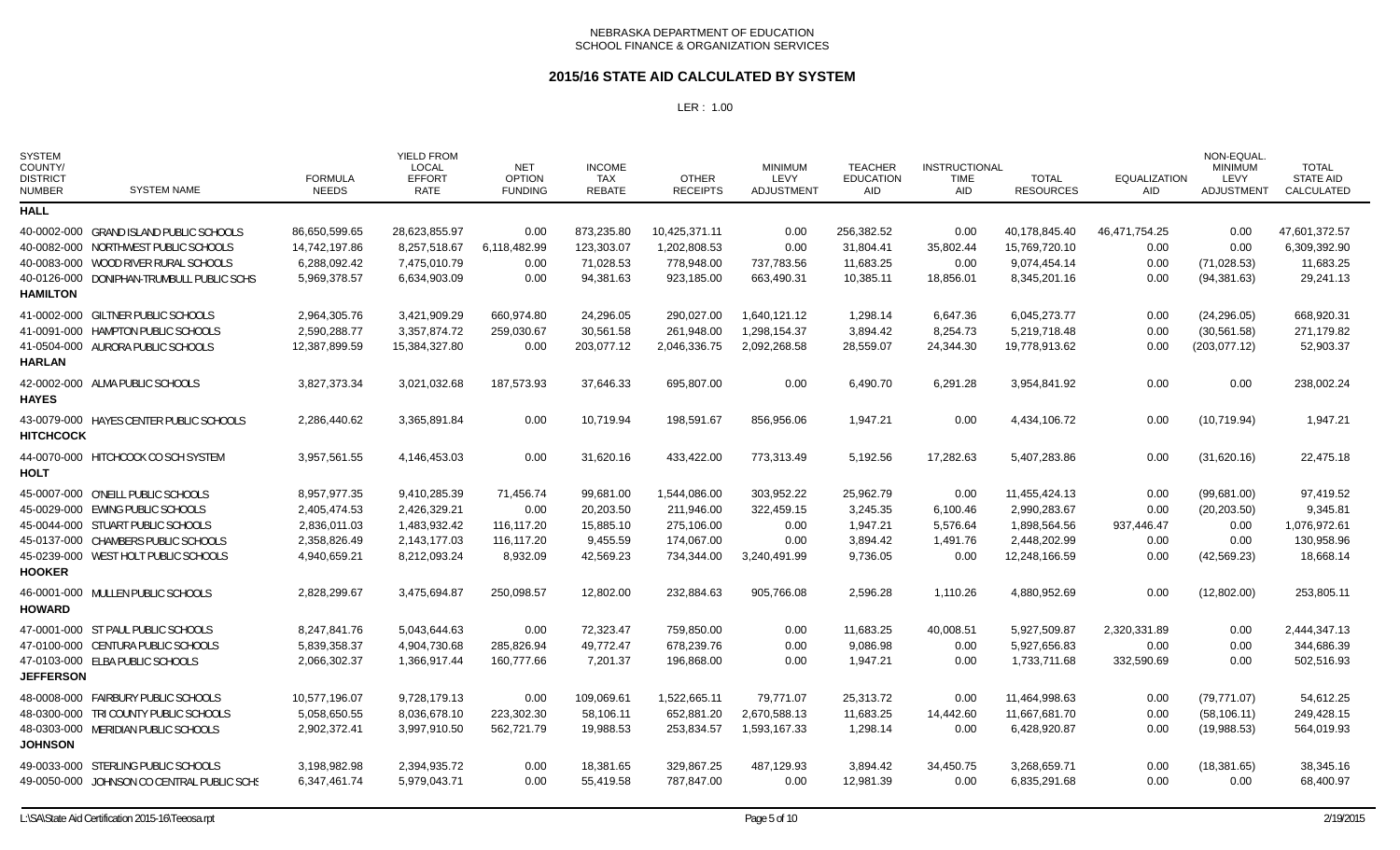### **2015/16 STATE AID CALCULATED BY SYSTEM**

| <b>SYSTEM</b><br>COUNTY/<br><b>DISTRICT</b><br><b>NUMBER</b> | <b>SYSTEM NAME</b>                                                                                                                                                                                                                                 | <b>FORMULA</b><br><b>NEEDS</b>                                                                | <b>YIELD FROM</b><br><b>LOCAL</b><br><b>EFFORT</b><br><b>RATE</b>                             | <b>NET</b><br><b>OPTION</b><br><b>FUNDING</b>                              | <b>INCOME</b><br><b>TAX</b><br><b>REBATE</b>                                | <b>OTHER</b><br><b>RECEIPTS</b>                                                    | <b>MINIMUM</b><br>LEVY<br><b>ADJUSTMENT</b>                            | <b>TEACHER</b><br><b>EDUCATION</b><br>AID                             | <b>INSTRUCTIONAL</b><br><b>TIME</b><br><b>AID</b>              | <b>TOTAL</b><br><b>RESOURCES</b>                                                              | <b>EQUALIZATION</b><br><b>AID</b>                                       | NON-EQUAL.<br><b>MINIMUM</b><br>LEVY<br><b>ADJUSTMENT</b>                  | <b>TOTAL</b><br><b>STATE AID</b><br>CALCULATED                                          |
|--------------------------------------------------------------|----------------------------------------------------------------------------------------------------------------------------------------------------------------------------------------------------------------------------------------------------|-----------------------------------------------------------------------------------------------|-----------------------------------------------------------------------------------------------|----------------------------------------------------------------------------|-----------------------------------------------------------------------------|------------------------------------------------------------------------------------|------------------------------------------------------------------------|-----------------------------------------------------------------------|----------------------------------------------------------------|-----------------------------------------------------------------------------------------------|-------------------------------------------------------------------------|----------------------------------------------------------------------------|-----------------------------------------------------------------------------------------|
| <b>KEARNEY</b>                                               |                                                                                                                                                                                                                                                    |                                                                                               |                                                                                               |                                                                            |                                                                             |                                                                                    |                                                                        |                                                                       |                                                                |                                                                                               |                                                                         |                                                                            |                                                                                         |
| <b>KEITH</b>                                                 | 50-0001-000 WILCOX-HILDRETH PUBLIC SCHOOLS<br>50-0501-000 AXTELL COMMUNITY SCHOOLS<br>50-0503-000 MINDEN PUBLIC SCHOOLS                                                                                                                            | 3.251.684.66<br>3,597,801.45<br>8,594,226.00                                                  | 7,102,235.25<br>4,711,381.66<br>11,483,551.87                                                 | 0.00<br>89,320.92<br>0.00                                                  | 39.697.95<br>40,699.95<br>126,003.75                                        | 424,173.00<br>490,661.00<br>1,115,796.00                                           | 2,496,435.69<br>861,711.71<br>2,908,783.69                             | 3,894.42<br>3,894.42<br>20,770.23                                     | 4,547.26<br>0.00<br>5,839.30                                   | 10.070.983.56<br>6,197,669.66<br>15,660,744.84                                                | 0.00<br>0.00<br>0.00                                                    | (39,697.95)<br>(40,699.95)<br>(126,003.75)                                 | 8,441.68<br>93,215.34<br>26,609.53                                                      |
| <b>KEYA PAHA</b>                                             | 51-0001-000 OGALLALA PUBLIC SCHOOLS<br>51-0006-000 PAXTON CONSOLIDATED SCHOOLS                                                                                                                                                                     | 9,919,913.00<br>3,249,500.96                                                                  | 8,259,192.89<br>3,921,466.63                                                                  | 0.00<br>446,604.60                                                         | 123,368.43<br>24,145.51                                                     | 1,933,289.00<br>313,414.89                                                         | 0.00<br>1,686,622.80                                                   | 14,928.60<br>3,245.35                                                 | 0.00<br>0.00                                                   | 10,330,778.92<br>6.395.499.77                                                                 | 0.00<br>0.00                                                            | 0.00<br>(24, 145.51)                                                       | 138,297.03<br>449,849.95                                                                |
| <b>KIMBALL</b>                                               | 52-0100-000 KEYA PAHA COUNTY SCHOOLS                                                                                                                                                                                                               | 2,191,054.99                                                                                  | 3,742,426.77                                                                                  | 8,932.09                                                                   | 10,336.41                                                                   | 261,054.00                                                                         | 1,635,066.26                                                           | 3,245.35                                                              | 3,299.27                                                       | 5,664,360.15                                                                                  | 0.00                                                                    | (10, 336.41)                                                               | 15,476.71                                                                               |
| <b>KNOX</b>                                                  | 53-0001-000 KIMBALL PUBLIC SCHOOLS                                                                                                                                                                                                                 | 5.757.124.41                                                                                  | 5.519.716.28                                                                                  | 0.00                                                                       | 55.343.73                                                                   | 664.983.01                                                                         | 0.00                                                                   | 12.332.32                                                             | 0.00                                                           | 6.252.375.34                                                                                  | 0.00                                                                    | 0.00                                                                       | 67.676.05                                                                               |
| <b>LANCASTER</b>                                             | 54-0013-000 CREIGHTON COMMUNITY PUBLIC SCH<br>54-0096-000 CROFTON COMMUNITY SCHOOLS<br>54-0501-000 NIOBRARA PUBLIC SCHOOLS<br>54-0505-000 SANTEE COMMUNITY SCHOOLS<br>54-0576-000 WAUSA PUBLIC SCHOOLS<br>54-0586-000 BLOOMFIELD COMMUNITY SCHOOLS | 4,360,131.17<br>4,595,426.96<br>3,410,144.29<br>3,055,762.45<br>3,464,307.53<br>3,587,020.73  | 4,288,690.55<br>4,761,659.54<br>1,375,765.68<br>55,034.60<br>3,296,289.83<br>4,908,034.80     | 116,117.20<br>321,555.31<br>393,012.05<br>0.00<br>0.00<br>0.00             | 33,332.17<br>35,017.24<br>6,788.97<br>282.33<br>23,498.09<br>33,613.13      | 537,312.00<br>626,636.00<br>481,618.00<br>431,801.00<br>375,920.00<br>460,838.00   | 447,310.42<br>839,004.41<br>0.00<br>0.00<br>813,194.70<br>1,621,614.70 | 5,192.56<br>9,086.98<br>5,192.56<br>7,788.84<br>3,245.35<br>1,298.14  | 6,650.01<br>18,556.61<br>21,328.66<br>0.00<br>0.00<br>4,746.98 | 5,434,604.91<br>6,611,516.08<br>2,283,705.91<br>494,906.76<br>4,512,147.97<br>7,030,145.76    | 0.00<br>0.00<br>1,126,438.37<br>2,560,855.68<br>0.00<br>0.00            | (33, 332.17)<br>(35,017.24)<br>0.00<br>0.00<br>(23, 498.09)<br>(33,613.13) | 127,959.77<br>349,198.89<br>1,552,760.61<br>2,568,926.85<br>3,245.35<br>6,045.12        |
| <b>LEARNING COM</b>                                          | 55-0001-000 LINCOLN PUBLIC SCHOOLS<br>55-0145-000 WAVERLY SCHOOL DISTRICT 145<br>55-0148-000 MALCOLM PUBLIC SCHOOLS<br>55-0160-000 NORRIS SCHOOL DIST 160<br>55-0161-000 RAYMOND CENTRAL PUBLIC SCHOOL                                             | 367,203,962.12<br>18,104,381.88<br>5,795,882.53<br>19,363,147.62<br>7,380,050.74              | 177,813,267.02<br>14,738,016.11<br>2,950,437.84<br>11,833,740.72<br>6,187,866.18              | 0.00<br>0.00<br>1,446,998.90<br>1,482,727.26<br>0.00                       | 6,298,894.87<br>264,975.93<br>55.216.95<br>240,478.90<br>116,109.07         | 60,819,784.80<br>2,907,470.53<br>578,094.35<br>2,202,186.99<br>1,026,168.85        | 0.00<br>0.00<br>15,637.32<br>0.00<br>0.00                              | 903,504.98<br>49,329.29<br>14,928.60<br>64,906.97<br>16,875.81        | 662,058.47<br>0.00<br>0.00<br>0.00<br>8,842.45                 | 246,497,510.13<br>17,959,791.86<br>5.061.313.95<br>15,824,040.84<br>7,355,862.35              | 120,706,451.99<br>144,590.02<br>734,568.57<br>3,539,106.78<br>24,188.39 | 0.00<br>0.00<br>0.00<br>0.00<br>0.00                                       | 128,570,910.30<br>458,895.24<br>2,251,713.02<br>5,327,219.91<br>166,015.71              |
| <b>LINCOLN</b>                                               | 00-9000-000 LEARNING COMMUNITY OF DOUGLAS                                                                                                                                                                                                          | 1,153,024,658.32                                                                              | 495,080,003.16                                                                                | 16,729,808.22                                                              | 19,066,784.26                                                               | 169,281,059.65                                                                     | 0.00                                                                   | 3,112,938.12                                                          | 2,599,011.72                                                   | 705,869,605.14                                                                                | 447,155,053.18                                                          | 0.00                                                                       | 488,663,595.51                                                                          |
| <b>LOGAN</b>                                                 | 56-0001-000 NORTH PLATTE PUBLIC SCHOOLS<br>56-0006-000 BRADY PUBLIC SCHOOLS<br>56-0007-000 MAXWELL PUBLIC SCHOOLS<br>56-0037-000 HERSHEY PUBLIC SCHOOLS<br>56-0055-000 SUTHERLAND PUBLIC SCHOOLS<br>56-0565-000 WALLACE PUBLIC SCH DIST 65 R       | 37.155.355.21<br>3,024,623.45<br>3,352,905.74<br>5,778,932.82<br>4,570,404.91<br>2,983,235.92 | 19.904.814.44<br>2,191,402.39<br>2,074,333.65<br>4,180,905.74<br>3,054,101.43<br>4,630,485.69 | 0.00<br>62,524.64<br>946,801.75<br>1,116,511.49<br>26,796.28<br>446.604.60 | 580.534.85<br>17,945.94<br>14,870.93<br>37,748.85<br>34,698.69<br>17,580.92 | 5.842.346.00<br>265,035.00<br>258,431.73<br>626,268.80<br>554,174.00<br>239,229.52 | 0.00<br>0.00<br>0.00<br>0.00<br>0.00<br>2,017,039.57                   | 83.080.92<br>3,894.42<br>5,192.56<br>9,086.98<br>6,490.70<br>1,947.21 | 0.00<br>0.00<br>0.00<br>7,085.82<br>0.00<br>2,000.45           | 26.410.776.20<br>2,540,802.39<br>3.299.630.61<br>5,977,607.68<br>3,676,261.10<br>7,354,887.95 | 10.744.579.00<br>483,821.06<br>53,275.13<br>0.00<br>894,143.81<br>0.00  | 0.00<br>0.00<br>0.00<br>0.00<br>0.00<br>(17,580.92)                        | 11.408.194.77<br>568,186.06<br>1,020,140.36<br>1,170,433.14<br>962,129.48<br>450,552.25 |
|                                                              | 57-0501-000 STAPLETON PUBLIC SCHOOLS                                                                                                                                                                                                               | 3,174,647.18                                                                                  | 2,531,204.49                                                                                  | 437,672.51                                                                 | 13,943.72                                                                   | 276,303.82                                                                         | 406,005.20                                                             | 649.07                                                                | 4,454.13                                                       | 3,670,232.94                                                                                  | 0.00                                                                    | (13,943.72)                                                                | 442,775.71                                                                              |
|                                                              | L:\SA\State Aid Certification 2015-16\Teeosa.rpt                                                                                                                                                                                                   |                                                                                               |                                                                                               |                                                                            |                                                                             |                                                                                    | Page 6 of 10                                                           |                                                                       |                                                                |                                                                                               |                                                                         |                                                                            | 2/19/2015                                                                               |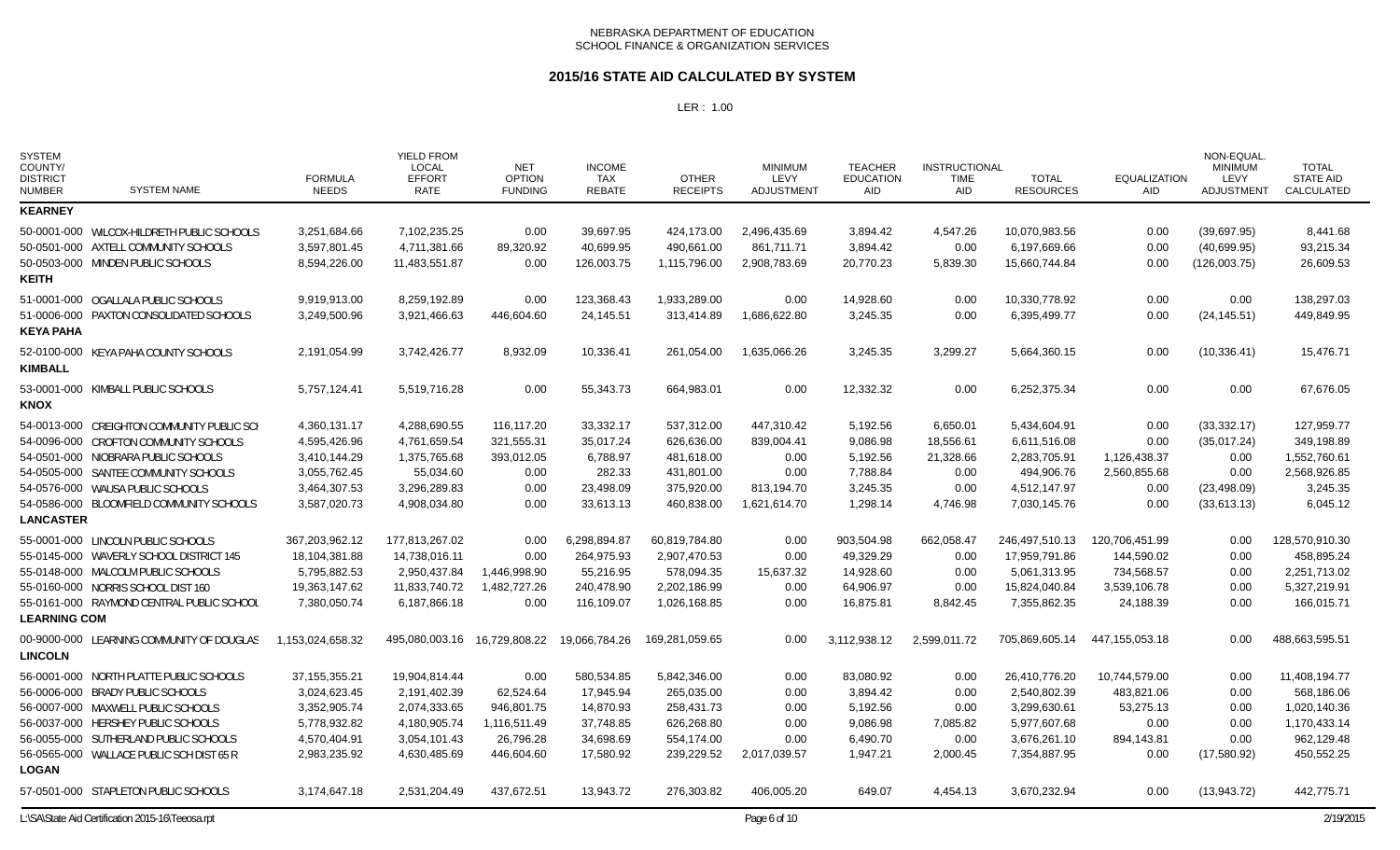### **2015/16 STATE AID CALCULATED BY SYSTEM**

| <b>SYSTEM</b><br>COUNTY/<br><b>DISTRICT</b><br><b>NUMBER</b> | <b>SYSTEM NAME</b>                               | <b>FORMULA</b><br><b>NEEDS</b> | <b>YIELD FROM</b><br><b>LOCAL</b><br><b>EFFORT</b><br>RATE | <b>NET</b><br><b>OPTION</b><br><b>FUNDING</b> | <b>INCOME</b><br><b>TAX</b><br><b>REBATE</b> | <b>OTHER</b><br><b>RECEIPTS</b> | <b>MINIMUM</b><br>LEVY<br><b>ADJUSTMENT</b> | <b>TEACHER</b><br><b>EDUCATION</b><br><b>AID</b> | <b>INSTRUCTIONAL</b><br><b>TIME</b><br>AID | <b>TOTAL</b><br><b>RESOURCES</b> | <b>EQUALIZATION</b><br><b>AID</b> | NON-EQUAL<br><b>MINIMUM</b><br>LEVY<br><b>ADJUSTMENT</b> | <b>TOTAL</b><br><b>STATE AID</b><br>CALCULATED |
|--------------------------------------------------------------|--------------------------------------------------|--------------------------------|------------------------------------------------------------|-----------------------------------------------|----------------------------------------------|---------------------------------|---------------------------------------------|--------------------------------------------------|--------------------------------------------|----------------------------------|-----------------------------------|----------------------------------------------------------|------------------------------------------------|
| <b>LOUP</b>                                                  |                                                  |                                |                                                            |                                               |                                              |                                 |                                             |                                                  |                                            |                                  |                                   |                                                          |                                                |
| <b>MADISON</b>                                               | 58-0025-000 LOUP COUNTY PUBLIC SCHOOLS           | 2,135,492.34                   | 2,083,777.87                                               | 0.00                                          | 7,795.51                                     | 160,151.00                      | 274,016.79                                  | 1,947.21                                         | 0.00                                       | 2,527,688.38                     | 0.00                              | (7,795.51)                                               | 1,947.21                                       |
|                                                              | 59-0001-000 MADISON PUBLIC SCHOOLS               | 6,216,452.28                   | 7,095,261.90                                               | 0.00                                          | 61,800.69                                    | 961,597.00                      | 840,788.54                                  | 9,086.98                                         | 0.00                                       | 8,968,535.10                     | 0.00                              | (61,800.69)                                              | 9,086.98                                       |
|                                                              | 59-0002-000 NORFOLK PUBLIC SCHOOLS               | 39,390,275.72                  | 20,832,292.25                                              | 0.00                                          | 654,532.21                                   | 7,338,401.64                    | 0.00                                        | 105,798.36                                       | 44,937.35                                  | 28,975,961.81                    | 10,414,313.92                     | 0.00                                                     | 11,219,581.83                                  |
|                                                              | 59-0005-000 BATTLE CREEK PUBLIC SCHOOLS          | 5,012,528.14                   | 5,746,250.49                                               | 500,197.15                                    | 43,146.98                                    | 562,987.19                      | 958,474.58                                  | 7,788.84                                         | 0.00                                       | 7,818,845.23                     | 0.00                              | (43, 146.98)                                             | 507,985.99                                     |
|                                                              | 59-0013-000 NEWMAN GROVE PUBLIC SCHOOLS          | 2,776,167.29                   | 5,520,649.43                                               | 8,932.09                                      | 28,809.97                                    | 407,119.44                      | 2,924,840.07                                | 3,894.42                                         | 0.00                                       | 8,894,245.42                     | 0.00                              | (28, 809.97)                                             | 12,826.51                                      |
| <b>MCPHERSON</b>                                             | 59-0080-000 ELKHORN VALLEY SCHOOLS               | 4,194,956.87                   | 6,538,789.19                                               | 0.00                                          | 45,466.63                                    | 590,577.37                      | 1,435,918.11                                | 9,736.05                                         | 0.00                                       | 8,620,487.34                     | 0.00                              | (45, 466.63)                                             | 9,736.05                                       |
| <b>MERRICK</b>                                               | 60-0090-000 MC PHERSON COUNTY SCHOOLS            | 2,119,060.71                   | 1,907,129.11                                               | 35,728.37                                     | 6,681.03                                     | 161,160.87                      | 260,704.55                                  | 649.07                                           | 3,431.45                                   | 2,375,484.44                     | 0.00                              | (6,681.03)                                               | 39,808.88                                      |
|                                                              | 61-0004-000 CENTRAL CITY PUBLIC SCHOOLS          | 8,111,540.94                   | 7,790,298.95                                               | 0.00                                          | 96,726.32                                    | 1,230,371.16                    | 0.00                                        | 13,630.46                                        | 0.00                                       | 9,131,026.89                     | 0.00                              | 0.00                                                     | 110,356.78                                     |
| <b>MORRILL</b>                                               | 61-0049-000 PALMER PUBLIC SCHOOLS                | 3,500,151.96                   | 2,474,637.57                                               | 848,548.74                                    | 18,936.84                                    | 191,640.00                      | 0.00                                        | 1,947.21                                         | 0.00                                       | 3,535,710.35                     | 0.00                              | 0.00                                                     | 869,432.78                                     |
|                                                              | 62-0021-000 BAYARD PUBLIC SCHOOLS                | 5,362,888.62                   | 2,708,636.82                                               | 107,185.10                                    | 33,452.03                                    | 561,626.93                      | 0.00                                        | 5,841.63                                         | 9,936.40                                   | 3,426,678.91                     | 1,936,209.71                      | 0.00                                                     | 2,092,624.87                                   |
| <b>NANCE</b>                                                 | 62-0063-000 BRIDGEPORT PUBLIC SCHOOLS            | 6,200,472.41                   | 5,213,858.65                                               | 0.00                                          | 56,591.81                                    | 774,355.35                      | 0.00                                        | 7,139.77                                         | 0.00                                       | 6.051.945.58                     | 148.526.83                        | 0.00                                                     | 212,258.41                                     |
|                                                              | 63-0001-000 FULLERTON PUBLIC SCHOOLS             | 4,222,281.42                   | 4,622,535.30                                               | 0.00                                          | 28,377.55                                    | 459,986.35                      | 685,521.98                                  | 9,736.05                                         | 0.00                                       | 5,806,157.23                     | 0.00                              | (28, 377.55)                                             | 9,736.05                                       |
| <b>NEMAHA</b>                                                | 63-0030-000 TWIN RIVER PUBLIC SCHOOLS            | 6,899,209.81                   | 8.684.875.61                                               | 0.00                                          | 43,816.68                                    | 811,738.36                      | 2,441,318.53                                | 8.437.91                                         | 0.00                                       | 11.990.187.09                    | 0.00                              | (43,816.68)                                              | 8,437.91                                       |
|                                                              | 64-0023-000 JOHNSON-BROCK PUBLIC SCHOOLS         | 3,755,977.05                   | 3,911,330.83                                               | 446,604.60                                    | 30,733.22                                    | 345,334.61                      | 1,036,893.80                                | 8,437.91                                         | 0.00                                       | 5,779,334.97                     | 0.00                              | (30, 733.22)                                             | 455,042.50                                     |
| <b>NUCKOLLS</b>                                              | 64-0029-000 AUBURN PUBLIC SCHOOLS                | 9.547.899.52                   | 5.571.740.74                                               | 53.592.55                                     | 113,101.04                                   | 1,330,460.00                    | 0.00                                        | 29.857.20                                        | 0.00                                       | 7,098,751.53                     | 2,449,147.99                      | 0.00                                                     | 2,645,698.78                                   |
|                                                              | 65-0011-000 SUPERIOR PUBLIC SCHOOLS              | 5,788,125.12                   | 4,660,120.15                                               | 0.00                                          | 61,815.41                                    | 858.990.56                      | 0.00                                        | 12,332.32                                        | 6,171.93                                   | 5,599,430.37                     | 188,694.75                        | 0.00                                                     | 269,014.41                                     |
| <b>OTOE</b>                                                  | 65-2005-000 SOUTH CENTRAL NEBRASKA UNIFIED       | 9,251,359.30                   | 14,214,908.76                                              | 0.00                                          | 91,761.32                                    | 1,298,895.80                    | 5,087,515.85                                | 14,279.53                                        | 0.00                                       | 20,707,361.26                    | 0.00                              | (91, 761.32)                                             | 14,279.53                                      |
|                                                              | 66-0027-000 SYRACUSE-DUNBAR-AVOCA SCHOOL         | 8,623,679.79                   | 7,427,628.35                                               | 0.00                                          | 99,770.72                                    | 1,071,710.06                    | 0.00                                        | 17,524.88                                        | 23,198.13                                  | 8,639,832.14                     | 0.00                              | $0.00\,$                                                 | 140,493.73                                     |
|                                                              | 66-0111-000 NEBRASKA CITY PUBLIC SCHOOLS         | 14,190,842.19                  | 8,546,660.35                                               | 71,456.74                                     | 158,903.67                                   | 2,250,595.26                    | 0.00                                        | 42,189.53                                        | 38,055.67                                  | 11,107,861.21                    | 3,082,980.98                      | 0.00                                                     | 3,393,586.58                                   |
| <b>PAWNEE</b>                                                | 66-0501-000 PALMYRA DISTRICT OR 1                | 5,569,934.73                   | 4,495,371.12                                               | 17,864.18                                     | 68,508.21                                    | 584,919.20                      | 0.00                                        | 6,490.70                                         | 0.00                                       | 5,173,153.41                     | 396,781.32                        | 0.00                                                     | 489,644.41                                     |
|                                                              | 67-0001-000 PAWNEE CITY PUBLIC SCHOOLS           | 3,958,382.70                   | 2,745,131.47                                               | 384,079.95                                    | 19,726.00                                    | 383,734.00                      | 0.00                                        | 7,139.77                                         | 11,378.26                                  | 3,551,189.45                     | 407,193.25                        | 0.00                                                     | 829,517.23                                     |
| <b>PERKINS</b>                                               | 67-0069-000 LEWISTON CONSOLIDATED SCHOOLS        | 2,688,180.85                   | 3,508,100.36                                               | 169,709.75                                    | 12,756.57                                    | 247,035.60                      | 878,428.33                                  | 7,139.77                                         | 0.00                                       | 4,823,170.38                     | 0.00                              | (12,756.57)                                              | 176,849.51                                     |
|                                                              | 68-0020-000 PERKINS COUNTY SCHOOLS               | 5,330,443.21                   | 10,546,949.40                                              | 0.00                                          | 70.183.39                                    | 846.903.69                      | 4.451.867.34                                | 7.788.84                                         | 0.00                                       | 15,923,692.66                    | 0.00                              | (70, 183.39)                                             | 7.788.84                                       |
|                                                              | L:\SA\State Aid Certification 2015-16\Teeosa.rpt |                                |                                                            |                                               |                                              |                                 | Page 7 of 10                                |                                                  |                                            |                                  |                                   |                                                          | 2/19/2015                                      |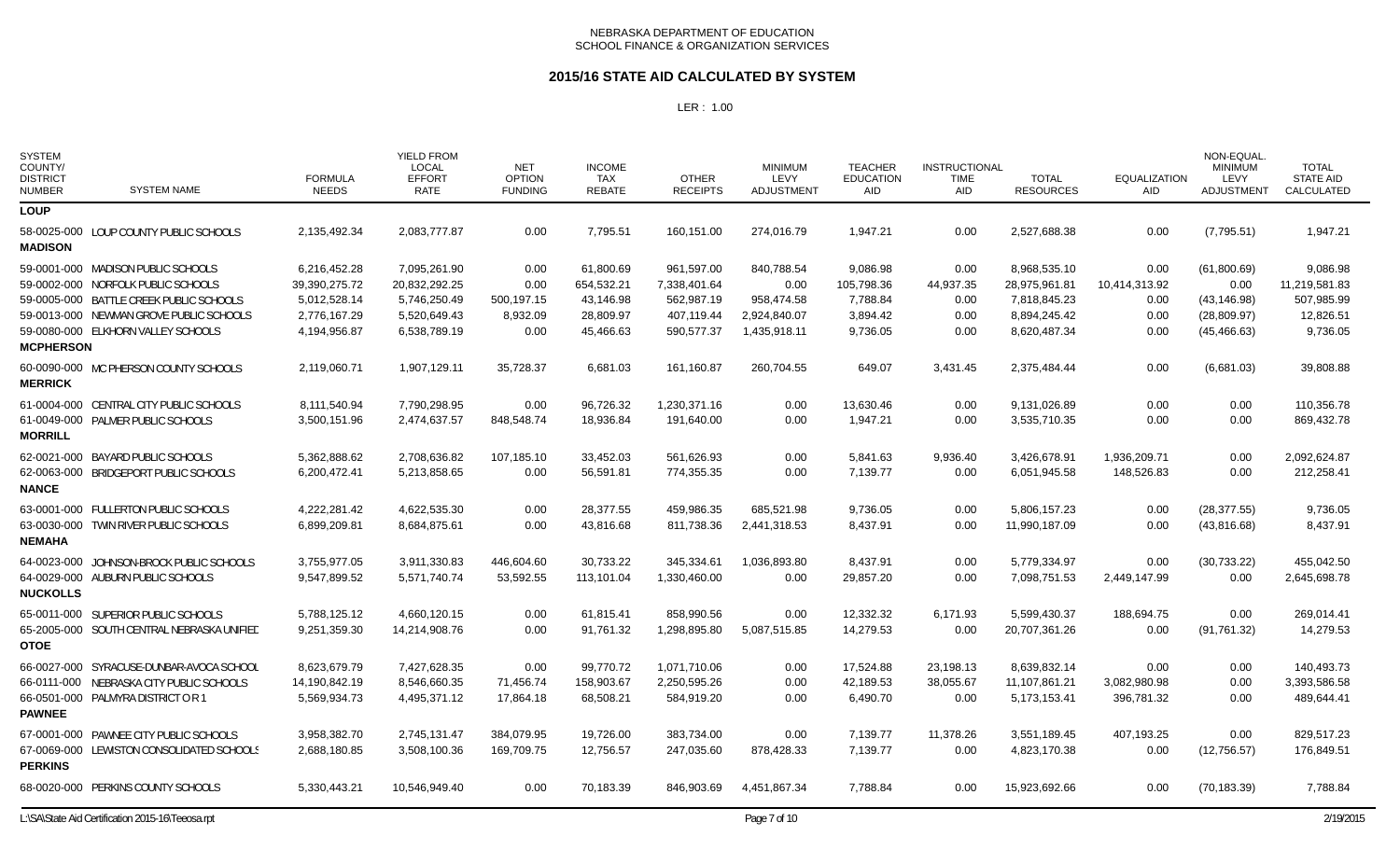### **2015/16 STATE AID CALCULATED BY SYSTEM**

| <b>SYSTEM</b><br>COUNTY/<br><b>DISTRICT</b><br><b>NUMBER</b> | <b>SYSTEM NAME</b>                            | <b>FORMULA</b><br><b>NEEDS</b> | <b>YIELD FROM</b><br><b>LOCAL</b><br><b>EFFORT</b><br><b>RATE</b> | <b>NET</b><br><b>OPTION</b><br><b>FUNDING</b> | <b>INCOME</b><br>TAX<br><b>REBATE</b> | <b>OTHER</b><br><b>RECEIPTS</b> | <b>MINIMUM</b><br>LEVY<br>ADJUSTMENT | <b>TEACHER</b><br><b>EDUCATION</b><br><b>AID</b> | <b>INSTRUCTIONAL</b><br><b>TIME</b><br><b>AID</b> | <b>TOTAL</b><br><b>RESOURCES</b> | <b>EQUALIZATION</b><br><b>AID</b> | NON-EQUAL<br><b>MINIMUM</b><br>LEVY<br><b>ADJUSTMENT</b> | <b>TOTAL</b><br><b>STATE AID</b><br>CALCULATED |
|--------------------------------------------------------------|-----------------------------------------------|--------------------------------|-------------------------------------------------------------------|-----------------------------------------------|---------------------------------------|---------------------------------|--------------------------------------|--------------------------------------------------|---------------------------------------------------|----------------------------------|-----------------------------------|----------------------------------------------------------|------------------------------------------------|
| <b>PHELPS</b>                                                |                                               |                                |                                                                   |                                               |                                       |                                 |                                      |                                                  |                                                   |                                  |                                   |                                                          |                                                |
| <b>PIERCE</b>                                                | 69-0044-000 HOLDREGE PUBLIC SCHOOLS           | 12,012,280.34                  | 9,959,276.61                                                      | 0.00                                          | 201,384.28                            | 1,925,240.33                    | 0.00                                 | 18,173.95                                        | 38,276.96                                         | 12,142,352.12                    | 0.00                              | 0.00                                                     | 257,835.18                                     |
|                                                              | 69-0054-000 BERTRAND PUBLIC SCHOOLS           | 3,726,581.30                   | 5,293,638.26                                                      | 0.00                                          | 32,732.43                             | 545.990.06                      | 1,631,499.31                         | 7,139.77                                         | 0.00                                              | 7.510.999.83                     | 0.00                              | (32,732.43)                                              | 7,139.77                                       |
|                                                              | 69-0055-000 LOOMIS PUBLIC SCHOOLS             | 3,065,529.82                   | 4,523,097.45                                                      | 384,079.95                                    | 18,520.17                             | 370,493.13                      | 1,420,252.60                         | 3,245.35                                         | 0.00                                              | 6,719,688.65                     | 0.00                              | (18,520.17)                                              | 387,325.30                                     |
| <b>PLATTE</b>                                                | 70-0002-000 PIERCE PUBLIC SCHOOLS             | 7,717,678.35                   | 7,290,799.50                                                      | 89,320.92                                     | 82,055.51                             | 897,800.00                      | 0.00                                 | 13,630.46                                        | 23,671.13                                         | 8,397,277.53                     | 0.00                              | 0.00                                                     | 208,678.03                                     |
|                                                              | 70-0005-000 PLAINVIEW PUBLIC SCHOOLS          | 4,377,991.88                   | 6,792,372.79                                                      | 0.00                                          | 46,839.60                             | 597,218.00                      | 2,407,216.92                         | 7,788.84                                         | 8,106.13                                          | 9,859,542.28                     | 0.00                              | (46,839.60)                                              | 15,894.97                                      |
|                                                              | 70-0542-000 OSMOND COMMUNITY SCHOOLS          | 3,294,613.94                   | 3,723,197.76                                                      | 0.00                                          | 31,579.55                             | 391,803.00                      | 955,372.55                           | 4,543.49                                         | 11,939.66                                         | 5,118,436.01                     | 0.00                              | (31, 579.55)                                             | 16,483.15                                      |
| <b>POLK</b>                                                  | 71-0001-000 COLUMBUS PUBLIC SCHOOLS           | 34,713,944.28                  | 16,693,021.43                                                     | 446,604.60                                    | 559,427.51                            | 5,494,080.00                    | 0.00                                 | 90,220.68                                        | 0.00                                              | 23,283,354.22                    | 11,430,590.06                     | 0.00                                                     | 12,526,842.85                                  |
|                                                              | 71-0005-000 LAKEVIEW COMMUNITY SCHOOLS        | 9,293,045.08                   | 12,629,438.63                                                     | 0.00                                          | 80,496.09                             | 1,412,229.22                    | 4,912,851.63                         | 20,121.16                                        | 0.00                                              | 19,055,136.73                    | 0.00                              | (80, 496.09)                                             | 20,121.16                                      |
|                                                              | 71-0067-000 HUMPHREY PUBLIC SCHOOLS           | 3,550,031.35                   | 7,687,274.43                                                      | 294,759.03                                    | 68,295.31                             | 681,791.00                      | 4,912,937.09                         | 5,841.63                                         | 0.00                                              | 13,650,898.49                    | 0.00                              | (68, 295.31)                                             | 300,600.66                                     |
| <b>RED WILLOW</b>                                            | 72-0015-000 CROSS COUNTY COMMUNITY SCHOO      | 4,856,452.67                   | 7,120,997.66                                                      | 0.00                                          | 46,847.16                             | 530,863.39                      | 2,598,452.05                         | 9,086.98                                         | 0.00                                              | 10,306,247.23                    | 0.00                              | (46, 847.16)                                             | 9,086.98                                       |
|                                                              | 72-0019-000 OSCEOLA PUBLIC SCHOOLS            | 3,669,327.06                   | 4,278,179.64                                                      | 0.00                                          | 35,270.63                             | 507,582.02                      | 897,134.27                           | 5,192.56                                         | 4,101.59                                          | 5,727,460.71                     | 0.00                              | (35, 270.63)                                             | 9,294.15                                       |
|                                                              | 72-0032-000 SHELBY - RISING CITY PUBLIC SCHOC | 4,819,989.10                   | 6,294,596.13                                                      | 267,962.76                                    | 43,475.38                             | 574,397.14                      | 2,167,229.45                         | 7,788.84                                         | 0.00                                              | 9,355,449.69                     | 0.00                              | (43, 475.38)                                             | 275,751.59                                     |
|                                                              | 72-0075-000 HIGH PLAINS COMMUNITY SCHOOLS     | 3,577,333.46                   | 7,421,845.85                                                      | 0.00                                          | 41,457.18                             | 425,624.46                      | 3,083,034.77                         | 5,841.63                                         | 8,986.76                                          | 10,986,790.64                    | 0.00                              | (41, 457.18)                                             | 14,828.39                                      |
| <b>RICHARDSON</b>                                            | 73-0017-000 MC COOK PUBLIC SCHOOLS            | 14, 181, 697. 20               | 6,585,649.25                                                      | 259,030.67                                    | 171,879.72                            | 2,843,094.00                    | 0.00                                 | 20,121.16                                        | 0.00                                              | 9,879,774.80                     | 4,301,922.40                      | 0.00                                                     | 4,752,953.95                                   |
|                                                              | 73-0179-000 SOUTHWEST PUBLIC SCHOOLS          | 3,851,429.78                   | 6,654,701.53                                                      | 0.00                                          | 36,591.71                             | 499.942.00                      | 1,571,175.03                         | 5.841.63                                         | 0.00                                              | 8,768,251.89                     | 0.00                              | (36, 591.71)                                             | 5,841.63                                       |
| <b>ROCK</b>                                                  | 74-0056-000 FALLS CITY PUBLIC SCHOOLS         | 9,752,093.70                   | 8,103,503.36                                                      | 62,524.64                                     | 109,602.57                            | 1,511,238.00                    | 0.00                                 | 20,121.16                                        | 0.00                                              | 9,806,989.73                     | 0.00                              | 0.00                                                     | 192.248.37                                     |
|                                                              | 74-0070-000 HUMBOLDT TABLE ROCK STEINAUER     | 5,428,291.05                   | 7,193,325.49                                                      | 0.00                                          | 51,849.47                             | 1,057,106.00                    | 1,338,677.87                         | 8,437.91                                         | 458.45                                            | 9,649,855.19                     | 0.00                              | (51, 849.47)                                             | 8,896.36                                       |
| <b>SALINE</b>                                                | 75-0100-000 ROCK COUNTY PUBLIC SCHOOLS        | 3,122,327.65                   | 4,439,009.67                                                      | 26,796.28                                     | 27,196.23                             | 378,900.00                      | 1,214,513.05                         | 1,947.21                                         | 2,559.15                                          | 6,090,921.58                     | 0.00                              | (27, 196.23)                                             | 31,302.63                                      |
| <b>SAUNDERS</b>                                              | 76-0002-000 CRETE PUBLIC SCHOOLS              | 18,836,699.61                  | 8,962,384.61                                                      | 0.00                                          | 157,734.48                            | 2,215,655.66                    | 0.00                                 | 49,978.36                                        | 0.00                                              | 11,385,753.11                    | 7,450,946.50                      | 0.00                                                     | 7,658,659.34                                   |
|                                                              | 76-0044-000 DORCHESTER PUBLIC SCHOOL          | 2,994,821.44                   | 3,553,261.17                                                      | 0.00                                          | 23,573.58                             | 340,640.99                      | 891,868.55                           | 3,894.42                                         | 0.00                                              | 4,813,238.71                     | 0.00                              | (23, 573.58)                                             | 3,894.42                                       |
|                                                              | 76-0068-000 FRIEND PUBLIC SCHOOLS             | 3,505,892.49                   | 3,979,326.65                                                      | 17,864.18                                     | 39,953.42                             | 393.655.67                      | 436,930.07                           | 3,894.42                                         | 575.75                                            | 4,872,200.17                     | 0.00                              | (39,953.42)                                              | 22,334.36                                      |
|                                                              | 76-0082-000 WILBER-CLATONIA PUBLIC SCHOOLS    | 6,359,973.04                   | 5,972,582.41                                                      | 241,166.48                                    | 59,007.75                             | 604.787.02                      | 827,202.66                           | 13,630.46                                        | 4.975.79                                          | 7,723,352.58                     | 0.00                              | (59,007.75)                                              | 259,772.73                                     |
|                                                              | 78-0001-000 ASHLAND-GREENWOOD PUBLIC SCH:     | 9,803,894.19                   | 6,500,253.97                                                      | 71,456.74                                     | 146,535.36                            | 1,174,462.54                    | 0.00                                 | 18,823.02                                        | 18,876.57                                         | 7,930,408.19                     | 1,873,486.00                      | 0.00                                                     | 2,129,177.68                                   |
|                                                              | 78-0009-000 YUTAN PUBLIC SCHOOLS              | 5,580,842.18                   | 2.714.176.89                                                      | 384.079.95                                    | 61.611.62                             | 623,391.29                      | 0.00                                 | 7,788.84                                         | 19,972.33                                         | 3,811,020.91                     | 1,769,821.27                      | 0.00                                                     | 2,243,274.00                                   |
|                                                              | 78-0039-000 WAHOO PUBLIC SCHOOLS              | 10,846,780.49                  | 8,918,568.68                                                      | 0.00                                          | 158,419.89                            | 1,693,802.82                    | 0.00                                 | 24,664.65                                        | 63,889.64                                         | 10,859,345.68                    | 0.00                              | 0.00                                                     | 246,974.18                                     |
|                                                              | 78-0072-000 MEAD PUBLIC SCHOOLS               | 3,506,083.33                   | 3,672,049.22                                                      | 339,419.49                                    | 29,071.31                             | 334,396.93                      | 0.00                                 | 7,788.84                                         | 5,810.29                                          | 4,388,536.09                     | 0.00                              | 0.00                                                     | 382,089.94                                     |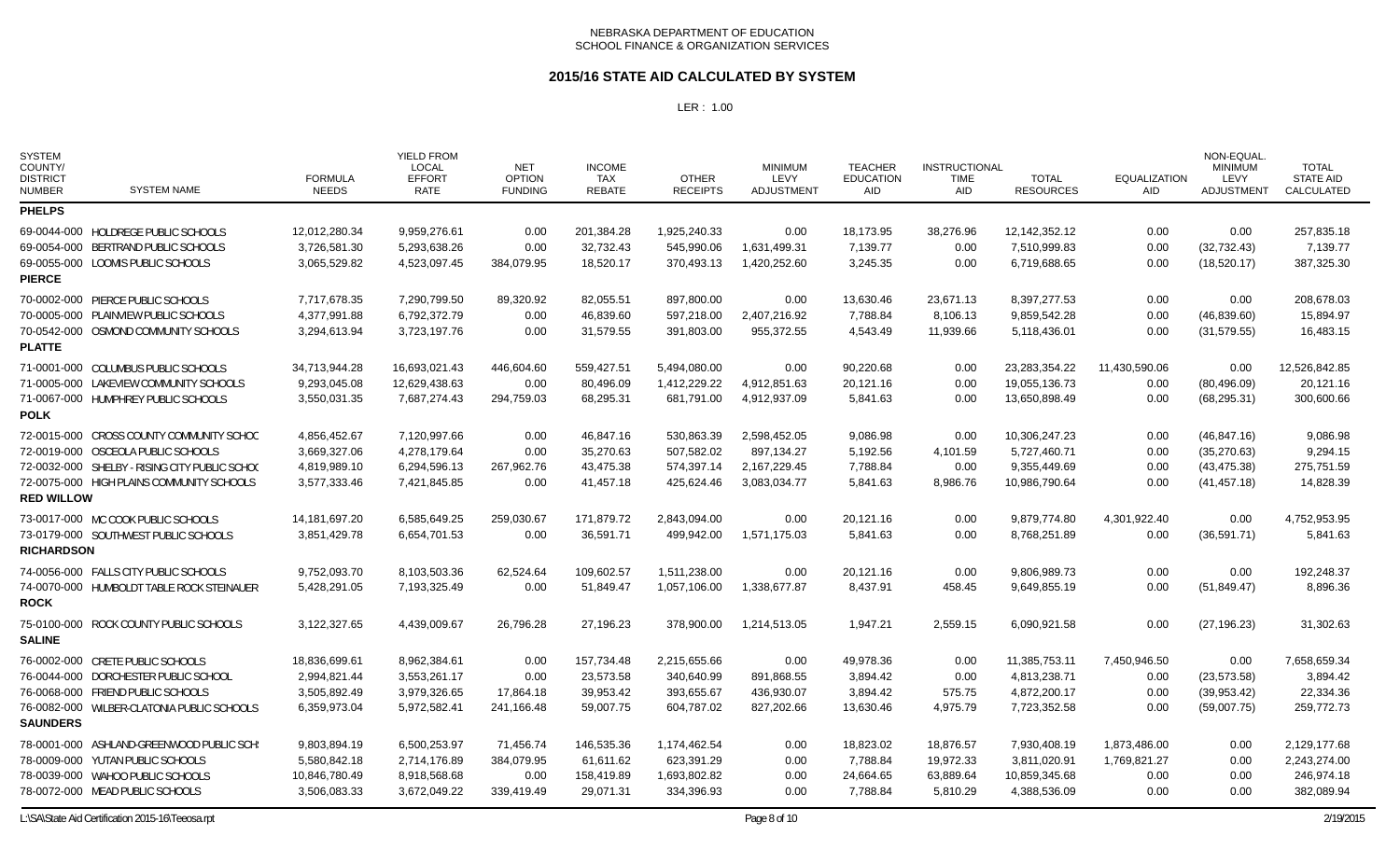### **2015/16 STATE AID CALCULATED BY SYSTEM**

| <b>SYSTEM</b><br>COUNTY/<br><b>DISTRICT</b><br><b>NUMBER</b> | <b>SYSTEM NAME</b>                        | <b>FORMULA</b><br><b>NEEDS</b> | <b>YIELD FROM</b><br><b>LOCAL</b><br><b>EFFORT</b><br><b>RATE</b> | <b>NET</b><br><b>OPTION</b><br><b>FUNDING</b> | <b>INCOME</b><br><b>TAX</b><br><b>REBATE</b> | <b>OTHER</b><br><b>RECEIPTS</b> | <b>MINIMUM</b><br>LEVY<br><b>ADJUSTMENT</b> | <b>TEACHER</b><br><b>EDUCATION</b><br><b>AID</b> | <b>INSTRUCTIONAL</b><br><b>TIME</b><br><b>AID</b> | <b>TOTAL</b><br><b>RESOURCES</b> | <b>EQUALIZATION</b><br><b>AID</b> | NON-EQUAL<br><b>MINIMUM</b><br>LEVY<br>ADJUSTMENT | <b>TOTAL</b><br><b>STATE AID</b><br>CALCULATED |
|--------------------------------------------------------------|-------------------------------------------|--------------------------------|-------------------------------------------------------------------|-----------------------------------------------|----------------------------------------------|---------------------------------|---------------------------------------------|--------------------------------------------------|---------------------------------------------------|----------------------------------|-----------------------------------|---------------------------------------------------|------------------------------------------------|
| <b>SAUNDERS</b>                                              |                                           |                                |                                                                   |                                               |                                              |                                 |                                             |                                                  |                                                   |                                  |                                   |                                                   |                                                |
| <b>SCOTTS BLUFF</b>                                          | 78-0107-000 CEDAR BLUFFS PUBLIC SCHOOLS   | 3,284,391.68                   | 2,741,278.31                                                      | 375,147.86                                    | 31,716.42                                    | 312,431.52                      | 0.00                                        | 4,543.49                                         | 18,183.57                                         | 3,483,301.17                     | 0.00                              | 0.00                                              | 429,591.34                                     |
| <b>SEWARD</b>                                                | 79-0002-000 MINATARE PUBLIC SCHOOLS       | 3,183,229.14                   | 417,898.94                                                        | 53,592.55                                     | 20,892.59                                    | 305,582.17                      | 19,265.14                                   | 649.07                                           | 13,886.84                                         | 831,767.31                       | 2,351,461.84                      | 0.00                                              | 2,440,482.89                                   |
|                                                              | 79-0011-000 MORRILL PUBLIC SCHOOLS        | 4,857,921.64                   | 3,301,438.18                                                      | 0.00                                          | 34,946.99                                    | 524,555.42                      | 0.00                                        | 5,841.63                                         | 0.00                                              | 3,866,782.22                     | 991,139.42                        | 0.00                                              | 1,031,928.04                                   |
|                                                              | 79-0016-000 GERING PUBLIC SCHOOLS         | 18,697,748.46                  | 6,878,323.27                                                      | 0.00                                          | 188,026.16                                   | 2,336,853.00                    | 0.00                                        | 49,978.36                                        | 0.00                                              | 9,453,180.80                     | 9,244,567.66                      | 0.00                                              | 9,482,572.19                                   |
|                                                              | 79-0031-000 MITCHELL PUBLIC SCHOOLS       | 7,836,405.29                   | 2,668,826.11                                                      | 982,530.11                                    | 54,651.58                                    | 768,684.00                      | 0.00                                        | 11,034.18                                        | 0.00                                              | 4,485,725.99                     | 3,350,679.30                      | 0.00                                              | 4,398,895.18                                   |
|                                                              | 79-0032-000 SCOTTSBLUFF PUBLIC SCHOOLS    | 30,524,251.34                  | 13,415,949.07                                                     | 53,592.55                                     | 330,999.38                                   | 4,756,023.00                    | 0.00                                        | 70,748.59                                        | 6,497.16                                          | 18,633,809.75                    | 11,890,441.59                     | 0.00                                              | 12,352,279.27                                  |
| <b>SHERIDAN</b>                                              | 80-0005-000 MILFORD PUBLIC SCHOOLS        | 8,014,255.25                   | 5,630,446.58                                                      | 544,857.61                                    | 88,794.78                                    | 778,107.16                      | 0.00                                        | 20,121.16                                        | 0.00                                              | 7,062,327.28                     | 951,927.96                        | 0.00                                              | 1,605,701.51                                   |
|                                                              | 80-0009-000 SEWARD PUBLIC SCHOOLS         | 13,903,546.62                  | 13,843,330.14                                                     | 0.00                                          | 270,045.11                                   | 2,645,943.17                    | 1,208,522.72                                | 40,242.32                                        | 0.00                                              | 18,008,083.46                    | 0.00                              | (270, 045.11)                                     | 40,242.32                                      |
|                                                              | 80-0567-000 CENTENNIAL PUBLIC SCHOOLS     | 5,968,032.19                   | 14,373,089.68                                                     | 0.00                                          | 89,672.12                                    | 1,173,995.78                    | 7,837,645.80                                | 13,630.46                                        | 0.00                                              | 23,488,033.85                    | 0.00                              | (89, 672.12)                                      | 13,630.46                                      |
| <b>SHERMAN</b>                                               | 81-0003-000 HAY SPRINGS PUBLIC SCHOOLS    | 2,741,679.53                   | 1,358,471.92                                                      | 0.00                                          | 18,446.02                                    | 240,431.00                      | 0.00                                        | 649.07                                           | 0.00                                              | 1,617,998.01                     | 1,123,681.52                      | 0.00                                              | 1,142,776.61                                   |
|                                                              | 81-0010-000 GORDON-RUSHVILLE PUBLIC SCHS  | 8,934,856.52                   | 6,615,159.86                                                      | 0.00                                          | 53,253.12                                    | 1,426,810.87                    | 0.00                                        | 14,279.53                                        | 2,296.00                                          | 8,111,799.39                     | 823,057.14                        | 0.00                                              | 892,885.79                                     |
| <b>SIOUX</b>                                                 | 82-0001-000 LOUP CITY PUBLIC SCHOOLS      | 3,961,199.88                   | 4,954,228.88                                                      | 0.00                                          | 35,182.00                                    | 391,597.00                      | 236,316.72                                  | 8,437.91                                         | 0.00                                              | 5,625,762.50                     | 0.00                              | (35, 182.00)                                      | 8,437.91                                       |
|                                                              | 82-0015-000 LITCHFIELD PUBLIC SCHOOLS     | 2,246,549.30                   | 2,064,712.35                                                      | 0.00                                          | 12,025.37                                    | 189,143.00                      | 0.00                                        | 0.00                                             | 1,717.68                                          | 2,267,598.40                     | 0.00                              | 0.00                                              | 13,743.05                                      |
| <b>STANTON</b>                                               | 83-0500-000 SIOUX COUNTY PUBLIC SCHOOLS   | 2,037,087.30                   | 3,817,453.92                                                      | 0.00                                          | 10,794.23                                    | 189,735.00                      | 690,195.67                                  | 1,298.14                                         | 0.00                                              | 4,709,476.96                     | 0.00                              | (10, 794.23)                                      | 1,298.14                                       |
| <b>THAYER</b>                                                | 84-0003-000 STANTON COMMUNITY SCHOOLS     | 5,915,068.61                   | 5,067,395.23                                                      | 330,487.40                                    | 43,537.49                                    | 783,886.17                      | 574,642.62                                  | 13,630.46                                        | 23,609.65                                         | 6,837,189.03                     | 0.00                              | (43,537.49)                                       | 367,727.52                                     |
| <b>THOMAS</b>                                                | 85-0060-000 DESHLER PUBLIC SCHOOLS        | 3,501,610.74                   | 4,876,864.01                                                      | 259,030.67                                    | 32,636.81                                    | 374,156.46                      | 1,676,178.16                                | 4,543.49                                         | 0.00                                              | 7,223,409.59                     | 0.00                              | (32,636.81)                                       | 263,574.15                                     |
|                                                              | 85-0070-000 THAYER CENTRAL COMMUNITY SCHS | 5,150,386.16                   | 7,107,583.17                                                      | 0.00                                          | 63,188.66                                    | 674,115.67                      | 1,580,726.50                                | 9,736.05                                         | 0.00                                              | 9,435,350.04                     | 0.00                              | (63, 188.66)                                      | 9,736.05                                       |
|                                                              | 85-2001-000 BRUNING-DAVENPORT UNIFIED SYS | 2,651,809.22                   | 8,085,851.63                                                      | 0.00                                          | 56,882.47                                    | 539,019.72                      | 3,826,224.99                                | 2,596.28                                         | 0.00                                              | 12,510,575.09                    | 0.00                              | (56, 882.47)                                      | 2,596.28                                       |
| <b>THURSTON</b>                                              | 86-0001-000 THEDFORD PUBLIC SCHOOLS       | 2,405,162.23                   | 1,973,204.05                                                      | 151,845.56                                    | 9,068.36                                     | 202,522.00                      | 236,587.17                                  | 2,596.28                                         | 0.00                                              | 2,575,823.42                     | 0.00                              | (9,068.36)                                        | 154,441.84                                     |
|                                                              | 87-0001-000 PENDER PUBLIC SCHOOLS         | 4,448,208.34                   | 5,342,313.42                                                      | 312,623.22                                    | 57,609.35                                    | 650,968.00                      | 1,346,262.98                                | 9,736.05                                         | 7,075.13                                          | 7,726,588.14                     | 0.00                              | (57,609.35)                                       | 329,434.39                                     |
|                                                              | 87-0013-000 WALTHILL PUBLIC SCHOOLS       | 5,068,878.53                   | 1,541,207.35                                                      | 0.00                                          | 10,921.48                                    | 520,291.00                      | 0.00                                        | 9,736.05                                         | 0.00                                              | 2,082,155.88                     | 2,986,722.65                      | 0.00                                              | 3,007,380.18                                   |
|                                                              | 87-0016-000 UMO N HO N NATION PUBLIC SCHS | 5,760,702.58                   | 169,788.10                                                        | 0.00                                          | 474.16                                       | 696,285.00                      | 0.00                                        | 7,788.84                                         | 0.00                                              | 874,336.10                       | 4,886,366.48                      | 0.00                                              | 4,894,629.48                                   |
|                                                              | 87-0017-000 WINNEBAGO PUBLIC SCHOOLS      | 7,489,023.71                   | 864.147.38                                                        | 0.00                                          | 3.727.02                                     | 1.280.147.00                    | 0.00                                        | 17.524.88                                        | 0.00                                              | 2.165.546.28                     | 5,323,477.43                      | 0.00                                              | 5.344.729.33                                   |